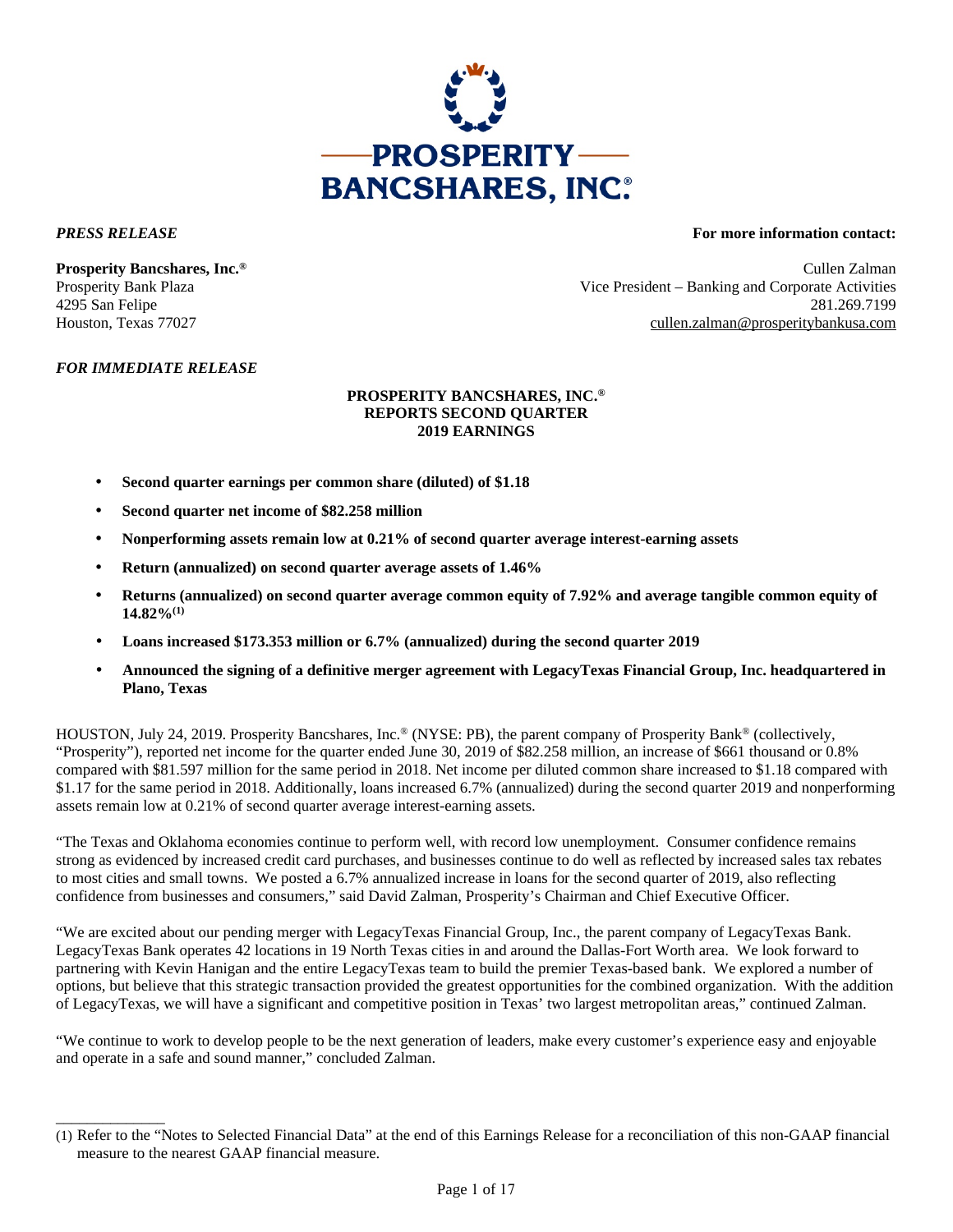### **Results of Operations for the Three Months Ended June 30, 2019**

Net income was \$82.258 million<sup>(2)</sup> for the three months ended June 30, 2019 compared with \$81.597 million<sup>(3)</sup> for the same period in 2018. Net income per diluted common share was \$1.18 for the three months ended June 30, 2019 compared with \$1.17 for the same period in 2018. Annualized returns on average assets, average common equity and average tangible common equity for the three months ended June 30, 2019 were 1.46%, 7.92% and 14.82%<sup>(1)</sup>, respectively. Prosperity's efficiency ratio (excluding credit loss provisions, net gains on the sale of assets and taxes) was 43.74%(1) for the three months ended June 30, 2019.

Net interest income before provision for credit losses for the three months ended June 30, 2019 was \$154.838 million compared with \$161.803 million for the same period in 2018, a decrease of \$6.965 million or 4.3%. This change was primarily due to a decrease in loan discount accretion of \$3.996 million for the second quarter of 2019 and the collection of previously identified troubled assets during the second quarter of 2018. On a linked quarter basis, net interest income before provision for credit losses was \$154.838 million compared with \$154.911 million for the three months ended March 31, 2019.

The net interest margin on a tax equivalent basis was 3.16% for the three months ended June 30, 2019 compared with 3.28% for the same period in 2018. This change was primarily due to a decrease in loan discount accretion for the second quarter of 2019 and the collection of previously identified troubled assets during the second quarter of 2018. On a linked quarter basis, the net interest margin was 3.16% compared with 3.20% for the three months ended March 31, 2019. This decrease was primarily due to higher rates on deposits and higher net premium amortization on securities.

Noninterest income was \$29.958 million for the three months ended June 30, 2019 compared with \$28.371 million for the same period in 2018, an increase of \$1.587 million or 5.6%. This change was primarily due to an increase in other noninterest income. On a linked quarter basis, noninterest income increased \$1.814 million or 6.4% to \$29.958 million compared with \$28.144 million for the three months ended March 31, 2019. This increase was primarily due to increases in other noninterest income and credit card, debit card and ATM card income.

Noninterest expense was \$80.821 million for the three months ended June 30, 2019 compared with \$83.602 million for the same period in 2018, a decrease of \$2.781 million or 3.3%. This change was primarily due to decreases in regulatory assessments and FDIC insurance and in other noninterest expense. On a linked quarter basis, noninterest expense increased \$2.250 million or 2.9% to \$80.821 million compared with \$78.571 million for the three months ended March 31, 2019. This change was primarily due to an increase in salaries and benefits.

### **Results of Operations for the Six Months Ended June 30, 2019**

\_\_\_\_\_\_\_\_\_\_\_\_\_\_

Net income was \$164.660 million<sup>(4)</sup> for the six months ended June 30, 2019 compared with \$155.958 million<sup>(5)</sup> for the same period in 2018, an increase of \$8.702 million or 5.6%. Net income per diluted common share was \$2.36 for the six months ended June 30, 2019 compared with \$2.23 for the same period in 2018, an increase of 5.8%. Net income and earnings per diluted common share for the six months ended June 30, 2018 were impacted by significant charge-offs during the first quarter of 2018. Annualized returns on average assets, average common equity and average tangible common equity for the six months ended June 30, 2019 were 1.46%, 7.99% and 15.03%(1), respectively. Prosperity's efficiency ratio (excluding credit loss provisions, net gains and losses on the sale of assets and taxes) was  $43.34\%$ <sup>(1)</sup> for the six months ended June 30, 2019.

Net interest income before provision for credit losses for the six months ended June 30, 2019 was \$309.749 million compared with \$315.026 million for the same period in 2018, a decrease of \$5.277 million or 1.7%. This change was primarily due to higher rates on deposits and a decrease in loan discount accretion, partially offset by higher balances and yields on loans.

The net interest margin on a tax equivalent basis for the six months ended June 30, 2019 was 3.18% compared with 3.22% for the same period in 2018. This change was primarily due to a decrease in loan discount accretion and the collection of previously identified troubled assets during the second quarter of 2018.

Noninterest income was \$58.102 million for the six months ended June 30, 2019 compared with \$56.309 million for the same period in 2018, an increase of \$1.793 million or 3.2%. This increase was primarily due to an increase in other noninterest income.

<sup>(2)</sup> Includes purchase accounting adjustments of \$776 thousand, net of tax, primarily comprised of loan discount accretion of \$1.227 million for the three months ended June 30, 2019.

<sup>(3)</sup> Includes purchase accounting adjustments of \$3.921 million, net of tax, primarily comprised of loan discount accretion of \$5.223 million for the three months ended June 30, 2018.

<sup>(4)</sup> Includes purchase accounting adjustments of \$2.014 million, net of tax, primarily comprised of loan discount accretion of \$3.020 million for the six months ended June 30, 2019.

<sup>(5)</sup> Includes purchase accounting adjustments of \$5.457 million, net of tax, primarily comprised of loan discount accretion of \$7.549 million for the six months ended June 30, 2018.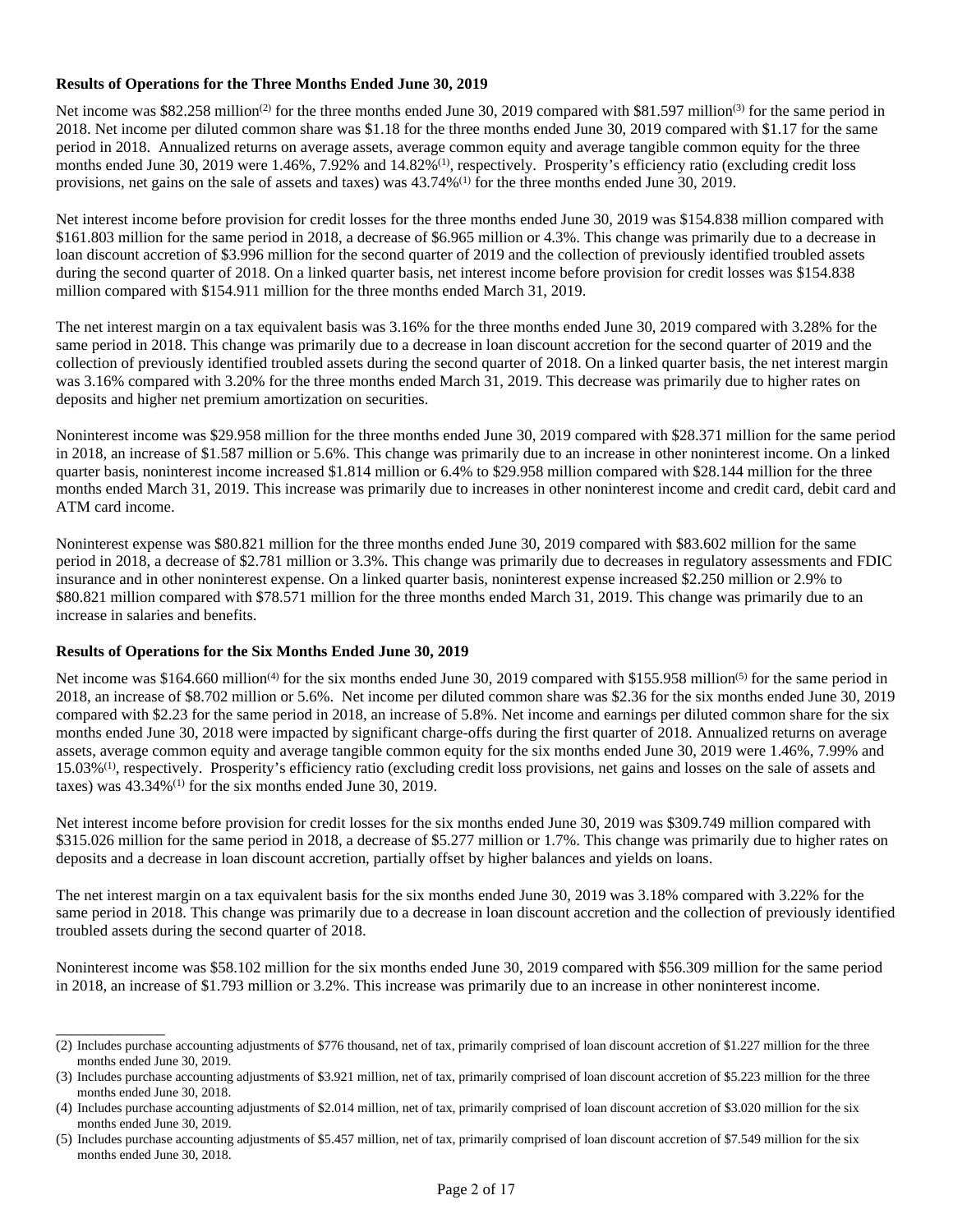Noninterest expense was \$159.392 million for the six months ended June 30, 2019 compared with \$163.656 million for the same period in 2018, a decrease of \$4.264 million or 2.6%. This change was primarily due to decreases in regulatory assessments and FDIC insurance and in other noninterest expense.

### **Balance Sheet Information**

At June 30, 2019, Prosperity had \$22.375 billion in total assets, a decrease of \$195.519 million or 0.9%, compared with \$22.571 billion at June 30, 2018.

Loans at June 30, 2019 were \$10.587 billion, an increase of \$440.810 million or 4.3%, compared with \$10.147 billion at June 30, 2018. Linked quarter loans increased \$173.353 million or 1.7% (6.7% annualized) from \$10.414 billion at March 31, 2019.

Deposits at June 30, 2019 were \$16.888 billion, a decrease of \$90.975 million or 0.5%, compared with \$16.979 billion at June 30, 2018. Linked quarter deposits decreased \$310.141 million or 1.8% from \$17.198 billion at March 31, 2019. This decrease was primarily due to seasonality.

### **Asset Quality**

Nonperforming assets totaled \$41.558 million or 0.21% of quarterly average interest-earning assets at June 30, 2019, compared with \$31.585 million or 0.16% of quarterly average interest-earning assets at June 30, 2018, and \$40.883 million or 0.21% of quarterly average interest-earning assets at March 31, 2019.

The allowance for credit losses was \$87.006 million or 0.82% of total loans at June 30, 2019, \$84.964 million or 0.84% of total loans at June 30, 2018 and \$86.091 million or 0.83% of total loans at March 31, 2019. Excluding loans acquired that are accounted for under FASB Accounting Standards Codification ("ASC") Topics 310-20 and 310-30, the allowance for credit losses was 0.86%(1) of remaining loans as of June 30, 2019, compared with 0.89%(1) at June 30, 2018 and 0.87%(1) at March 31, 2019.

The provision for credit losses was \$800 thousand for the three months ended June 30, 2019 compared with \$4.000 million for the three months ended June 30, 2018 and \$700 thousand for the three months ended March 31, 2019. The provision for credit losses was \$1.500 million for the six months ended June 30, 2019 compared with \$13.000 million for the six months ended June 30, 2018.

Net recoveries were \$115 thousand for the three months ended June 30, 2019 compared with net charge-offs of \$2.636 million for the three months ended June 30, 2018 and \$1.049 million for the three months ended March 31, 2019. Net charge-offs were \$934 thousand for the six months ended June 30, 2019 compared with \$12.077 million for the six months ended June 30, 2018.

### **Dividend**

Prosperity Bancshares declared a third quarter cash dividend of \$0.41 per share to be paid on October 1, 2019 to all shareholders of record as of September 16, 2019.

### **Stock Repurchase Program**

On January 19, 2018, Prosperity Bancshares announced a stock repurchase program under which up to 5%, or approximately 3.47 million shares, of its outstanding common stock may be acquired over a two-year period expiring on January 16, 2020, at the discretion of management. During the second quarter of 2019, Prosperity Bancshares repurchased 818.6 thousand shares of its common stock at an average weighted price of \$64.52 per share (including 219.8 thousand shares purchased for which the settlement occurred in July 2019).

### **Pending Merger with LegacyTexas Financial Group, Inc.**

On June 17, 2019 Prosperity Bancshares and LegacyTexas Financial Group, Inc. ("LegacyTexas") jointly announced the signing of a definitive agreement whereby LegacyTexas, the parent company of LegacyTexas Bank will merge into Prosperity. LegacyTexas Bank operates 42 locations in 19 North Texas cities in and around the Dallas-Fort Worth area. As of June 30, 2019, LegacyTexas, on a consolidated basis, reported total assets of \$9.9 billion, total gross loans of \$8.7 billion and total deposits of \$7.1 billion.

Under the terms of the merger agreement, stockholders of LegacyTexas will receive 0.5280 shares of Prosperity common stock and \$6.28 cash for each LegacyTexas share. Consummation of the merger is subject to certain conditions, including the approval by the shareholders of Prosperity Bancshares and LegacyTexas and customary regulatory approvals. Based on Prosperity's closing price of \$67.24 on June 14, 2019, the total consideration was valued at approximately \$2.1 billion, or approximately \$41.78 per share.

### **Conference Call**

Prosperity's management team will host a conference call on Wednesday, July 24, 2019 at 11:30 a.m. Eastern Time (10:30 a.m. Central Time) to discuss Prosperity's second quarter 2019 earnings. Individuals and investment professionals may participate in the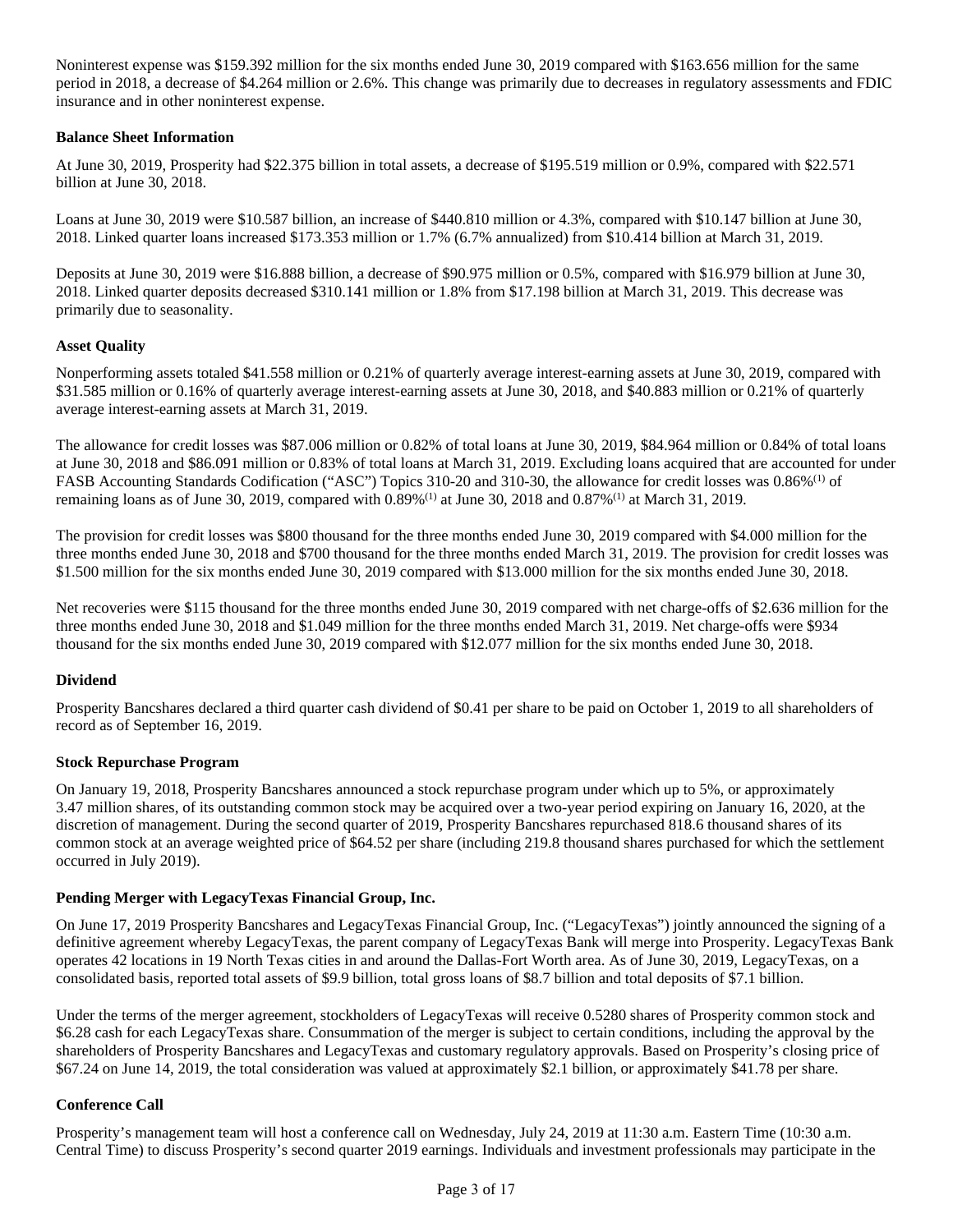call by dialing 877-883-0383 for domestic participants, or 412-902-6506 for international participants. The elite entry number is 4864960.

Alternatively, individuals may listen to the live webcast of the presentation by visiting Prosperity's website at www.prosperitybankusa.com. The webcast may be accessed from Prosperity's home page by selecting "Presentations & Calls" from the drop-down menu on the Investor Relations tab and following the instructions.

### **Non-GAAP Financial Measures**

Prosperity's management uses certain non-GAAP financial measures to evaluate its performance. Specifically, Prosperity reviews tangible book value per share, return on average tangible common equity, tangible equity to tangible assets ratio and the efficiency ratio, excluding net gains and losses on the sale of assets and securities. Further, as a result of acquisitions and the related purchase accounting adjustments, Prosperity uses certain non-GAAP financial measures and ratios that exclude the impact of these items to evaluate its allowance for credit losses to total loans (excluding acquired loans accounted for under ASC Topics 310-20, "*Receivables-Nonrefundable Fees and Other Costs*" and 310-30, "*Receivables-Loans and Debt Securities Acquired with Deteriorated Credit Quality*"). Prosperity believes these non-GAAP financial measures provide information useful to investors in understanding Prosperity's financial results and that their presentation, together with the accompanying reconciliations, provides a more complete understanding of factors and trends affecting Prosperity's business and allows investors to view performance in a manner similar to management, the entire financial services sector, bank stock analysts and bank regulators. Further, Prosperity believes that these non-GAAP financial measures provide useful information by excluding certain items that may not be indicative of its core operating earnings and business outlook. These non-GAAP financial measures should not be considered a substitute for, nor of greater importance than, GAAP basis financial measures and results; Prosperity strongly encourages investors to review its consolidated financial statements in their entirety and not to rely on any single financial measure. Because non-GAAP financial measures are not standardized, it may not be possible to compare these financial measures with other companies' non-GAAP financial measures having the same or similar names. Please refer to the "Notes to Selected Financial Data" at the end of this Earnings Release for a reconciliation of these non-GAAP financial measures to the nearest respective GAAP financial measures.

### **Prosperity Bancshares, Inc. ®**

As of June 30, 2019, Prosperity Bancshares, Inc. ® is a \$22.375 billion Houston, Texas based regional financial holding company, formed in 1983. Operating under a community banking philosophy and seeking to develop broad customer relationships based on service and convenience, Prosperity offers a variety of traditional loan and deposit products to its customers, which consist primarily of small and medium sized businesses and consumers. In addition to established banking products, Prosperity offers a complete line of services including: Internet Banking services at www.prosperitybankusa.com, Retail Brokerage Services, Credit Cards, Debit Cards, 24 hour voice response banking, Trust and Wealth Management, Mortgage Services, Cash Management and Mobile Banking.

As of June 30, 2019, Prosperity operated 243 full-service banking locations: 65 in the Houston area, including The Woodlands; 30 in the South Texas area including Corpus Christi and Victoria; 33 in the Dallas/Fort Worth area; 22 in the East Texas area; 29 in the Central Texas area including Austin and San Antonio; 34 in the West Texas area including Lubbock, Midland-Odessa and Abilene; 16 in the Bryan/College Station area; 6 in the Central Oklahoma area; and 8 in the Tulsa, Oklahoma area.

### **Cautionary Notes on Forward Looking Statements**

This communication contains, and the remarks by Prosperity's management on the conference call may contain, statements which, to the extent they are not statements of historical fact, constitute "forward-looking statements" within the meaning of the federal securities laws, including Section 27A of the Securities Act of 1933, as amended, and Section 21E of the Securities Exchange Act of 1934, as amended. From time to time, oral or written forward-looking statements may also be included in other information released to the public. Such statements are typically, but not exclusively, identified by the use in the statements of words or phrases such as "aim," "anticipate," "estimate," "expect," "goal," "guidance," "intend," "is anticipated," "is expected," "is intended," "objective," "plan," "projected," "projection," "will affect," "will be," "will continue," "will decrease," "will grow," "will impact," "will increase," "will incur," "will reduce," "will remain," "will result," "would be," variations of such words or phrases (including where the word "could," "may," or "would" is used rather than the word "will" in a phrase) and similar words and phrases indicating that the statement addresses some future result, occurrence, plan or objective. These forward-looking statements may include information about Prosperity's and LegacyTexas's possible or assumed future economic performance or future results of operations, including future revenues, income, expenses, provision for loan losses, provision for taxes, effective tax rate, earnings per share and cash flows and Prosperity's or LegacyTexas's future capital expenditures and dividends, future financial condition and changes therein, including changes in Prosperity's and LegacyTexas's loan portfolio and allowance for loan losses, future capital structure or changes therein, as well as the plans and objectives of management for Prosperity's or LegacyTexas's future operations, future or proposed acquisitions, the future or expected effect of acquisitions on Prosperity's or LegacyTexas's operations, results of operations, financial condition, and future economic performance, statements about the anticipated benefits of the proposed transaction, and statements about the assumptions underlying any such statement. The forward-looking statements are based on expectations and assumptions Prosperity and LegacyTexas currently believe to be valid. Because forward-looking statements relate to future results and occurrences, they are subject to inherent uncertainties, risks and changes in circumstances that are difficult to predict. Many possible events or factors could adversely affect the future financial results and performance of Prosperity, LegacyTexas or the combined company and could cause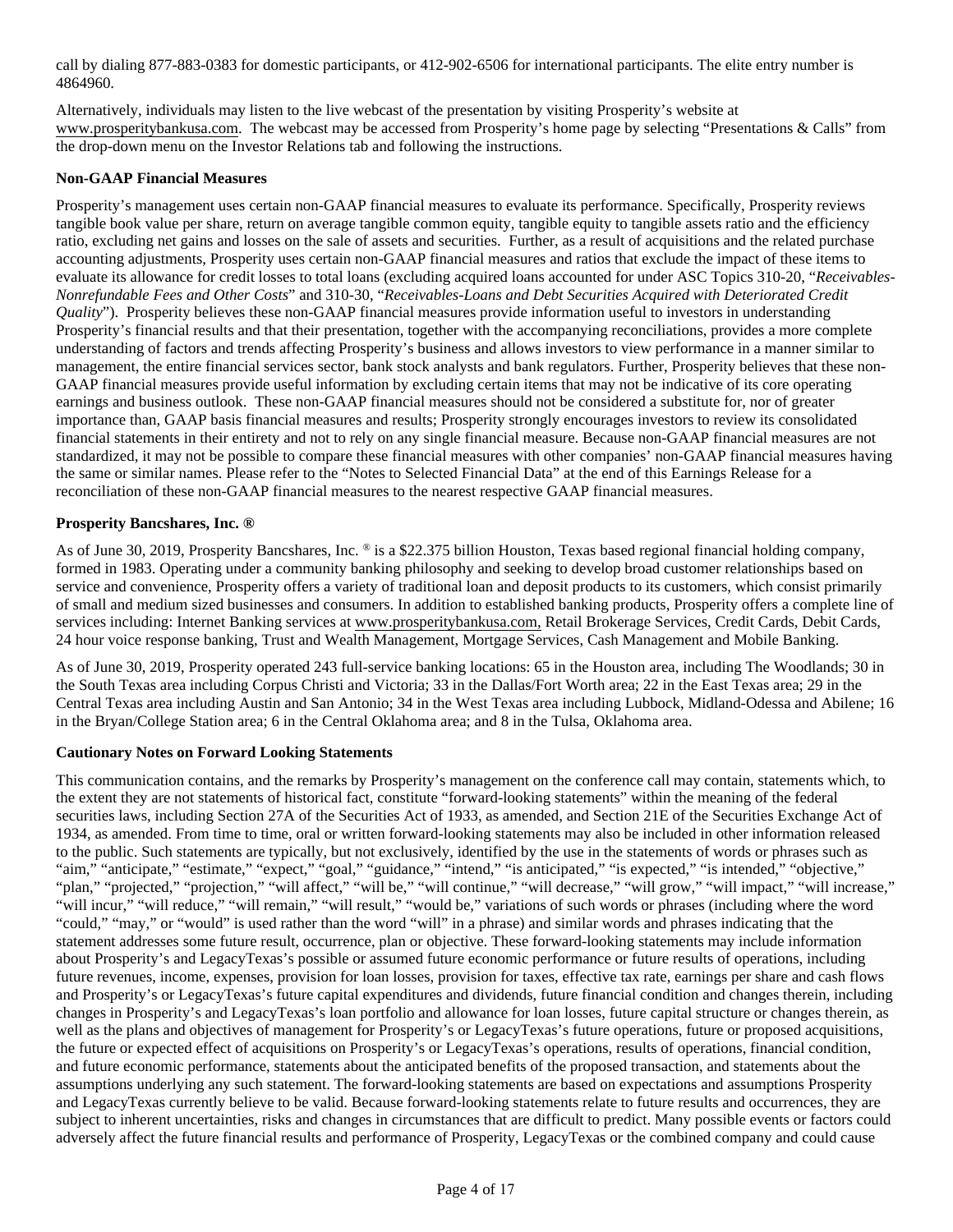those results or performance to differ materially from those expressed in the forward-looking statements. Such risks and uncertainties include, among others: the occurrence of any event, change or other circumstance that could give rise to the right of one or both of the parties to terminate the merger agreement, the outcome of any legal proceedings that may be instituted against Prosperity or LegacyTexas, delays in completing the transaction, the failure to obtain necessary regulatory approvals (and the risk that such approvals may result in the imposition of conditions that could adversely affect the combined company or the expected benefits of the transaction) or shareholder approvals or to satisfy any of the other conditions to the transaction on a timely basis or at all, the possibility that the anticipated benefits of the transaction are not realized when expected or at all, including as a result of the impact of, or problems arising from, the integration of the two companies or as a result of the strength of the economy and competitive factors generally, or specifically in the Dallas/Fort Worth area where LegacyTexas does a majority of its business and Prosperity has a significant presence, the possibility that the transaction may be more expensive to complete than anticipated, including as a result of unexpected factors or events, diversion of management's attention from ongoing business operations and opportunities, potential adverse reactions or changes to business or employee relationships, including those resulting from the announcement or completion of the transaction, Prosperity's ability to complete the acquisition and integration of LegacyTexas successfully, and the dilution caused by Prosperity's issuance of additional shares of its common stock in connection with the transaction. Each of Prosperity and LegacyTexas disclaims any obligation to update such factors or to publicly announce the results of any revisions to any of the forward-looking statements included herein to reflect future events or developments. Further information on Prosperity, LegacyTexas and factors which could affect the forward-looking statements contained herein can be found in Prosperity's Annual Report on Form 10-K for the fiscal year ended December 31, 2018, its Quarterly Report on Form 10-Q for the three-month period ended March 31, 2019 and its other filings with the SEC, and in LegacyTexas's Annual Report on Form 10-K for the fiscal year ended December 31, 2018, its Quarterly Report on Form 10-Q for the three-month period ended March 31, 2019 and its other filings with the SEC.

### **Additional Information about the Merger and Where to Find It**

In connection with the proposed merger of LegacyTexas into Prosperity, Prosperity will file with the SEC a registration statement on Form S-4 to register the shares of Prosperity Common Stock to be issued to the stockholders of LegacyTexas. The registration statement will include a joint proxy statement/prospectus which will be sent to the stockholders of LegacyTexas and Prosperity seeking their approval of the proposed transaction.

WE URGE INVESTORS AND SECURITY HOLDERS TO READ THE REGISTRATION STATEMENT ON FORM S-4, THE JOINT PROXY STATEMENT/PROSPECTUS INCLUDED WITHIN THE REGISTRATION STATEMENT ON FORM S-4 AND ANY OTHER RELEVANT DOCUMENTS TO BE FILED WITH THE SECURITIES AND EXCHANGE COMMISSION IN CONNECTION WITH THE PROPOSED TRANSACTION BECAUSE THEY CONTAIN IMPORTANT INFORMATION ABOUT PROSPERITY, LEGACYTEXAS AND THE PROPOSED TRANSACTION.

Investors and security holders may obtain free copies of these documents through the website maintained by the SEC at http://www.sec.gov. Documents filed with the SEC by Prosperity will be available free of charge by directing a request by telephone or mail to Prosperity Bancshares, Inc., Prosperity Bank Plaza, 4295 San Felipe, Houston, Texas 77027 Attn: Investor Relations, (281) 269-7199 and documents filed with the SEC by LegacyTexas will be available free of charge by directing a request by telephone or mail to LegacyTexas Financial Group, Inc., 5851 Legacy Circle, Suite 1200, Plano, Texas 75024, (972) 578-5000.

### **Participants in the Solicitation**

Prosperity, LegacyTexas and their respective directors and executive officers may be deemed to be participants in the solicitation of proxies from the shareholders of Prosperity and stockholders of LegacyTexas in connection with the proposed transaction. Certain information regarding the interests of these participants and a description of their direct and indirect interests, by security holdings or otherwise, will be included in the joint proxy statement/prospectus regarding the proposed transaction when it becomes available. Additional information about Prosperity and its directors and executive officers may be found in the definitive proxy statement of Prosperity relating to its 2019 Annual Meeting of Shareholders filed with the SEC on March 14, 2019, and other documents filed by Prosperity with the SEC. Additional information about LegacyTexas and its directors and executive officers may be found in the definitive proxy statement of LegacyTexas relating to its 2019 Annual Meeting of Stockholders filed with the SEC on April 12, 2019, and other documents filed by LegacyTexas with the SEC. These documents can be obtained free of charge from the sources described above.

### **No Offer or Solicitation**

This communication is for informational purposes only and is not intended to and does not constitute an offer to subscribe for, buy or sell, or the solicitation of an offer to subscribe for, buy or sell, or an invitation to subscribe for, buy or sell any securities or a solicitation of any vote or approval in any jurisdiction, nor shall there be any sale, issuance or transfer of securities in any jurisdiction in which such offer, invitation, sale or solicitation would be unlawful prior to registration or qualification under the securities laws of any such jurisdiction. No offer of securities shall be made except by means of a prospectus meeting the requirements of Section 10 of the Securities Act of 1933, as amended, and otherwise in accordance with applicable law.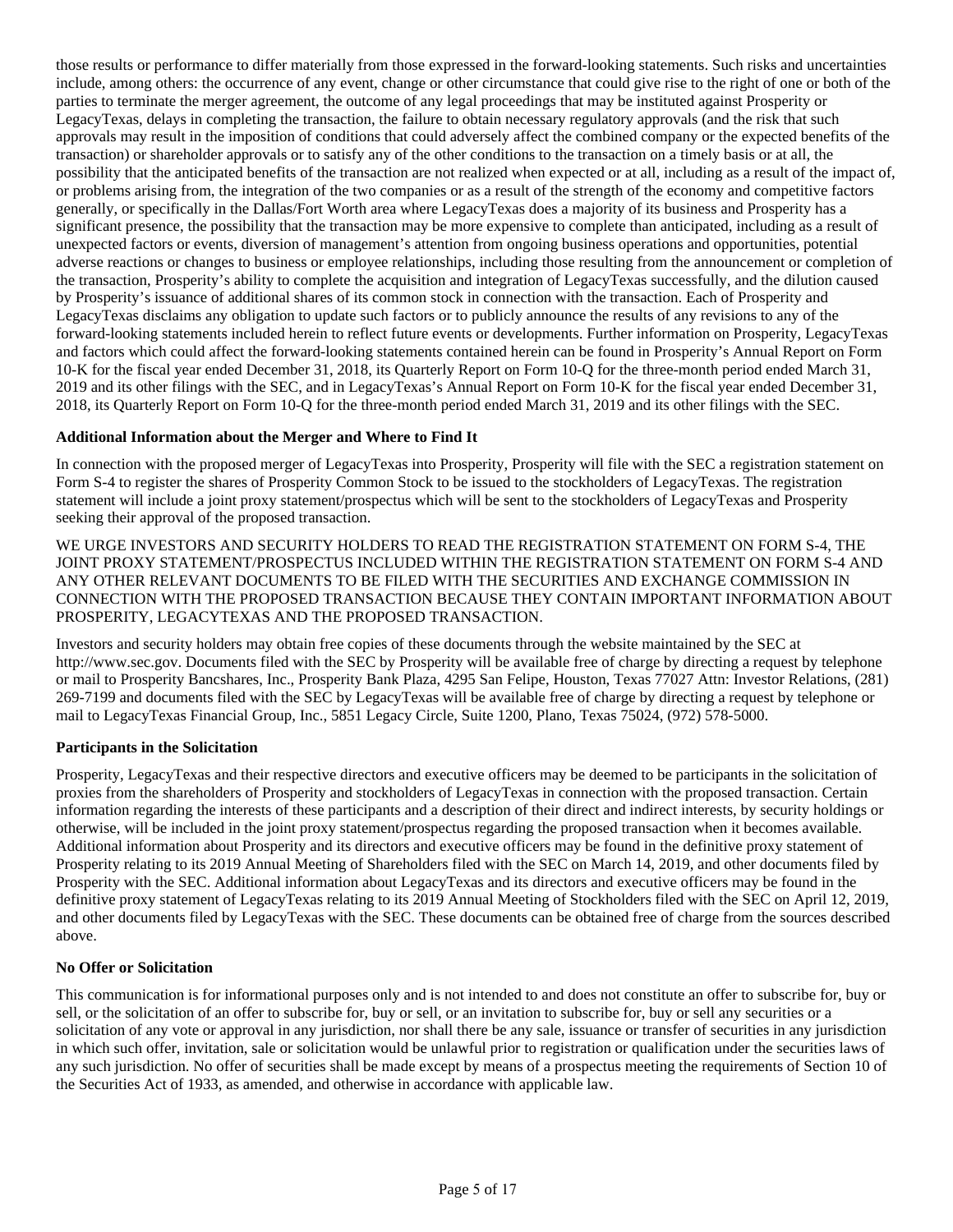Bryan Roanoke Roanoke Woodcreek Woodcreek Woodcreek Woodcreek Notes and the Monder of the Monder of the Monder Bryan-29th Street Stockyards Stockyards Stockyards Stockyards Stockyards Stockyards Stockyards Stockyards Stockyards Stockyards Stockyards Stockyards Stockyards Stockyards Stockyards Stockyards Stockyards Stockyards Stocky Bryan-East **Katy -** Navasota Granbury New Waverly **Channel Constanting Mesquite Other Houston Area <b>Lubbock -**<br>
Rock Prairie **Channel Constanting Multiple Constanting Multiple Constanting Area** *A***<sup>th</sup> Street** Rock Prairie Muenster **Locations -** 4 Southwest Parkway **Sanger** Sanger **Sanger** Sanger Angleton **Systems** Served Street Tower Point 82<sup>nd</sup> Street Bay City 82<sup>nd</sup> Street Wellborn Road and So<sup>th</sup> Street Weatherford and Beaumont Beaumont 86<sup>th</sup> Street

### **Central Texas Area - East Texas Area -** East Bernard Avenue Q

### **Other Central Texas Area**

Kingsland Winnsboro Floydada La Grange **South Texas Area -** Gorman Smithville Copperfield

**Dallas -** First Colony Prince of Prince of Prince of Prince of Prince of Prince of Prince of Prince of Prince of Prince of Prince of Prince of Prince of Prince of Prince of Prince of Prince of Prince of Prince of Prince o Abrams Centre **Fry Road** I-240 Balch Springs Gessner **Other South Texas Area** Memorial Camp Wisdom Gladebrook **Locations -** Frisco Heights Aransas Pass **Locations -** Frisco-West Edmond<br>
Edmond Ethiophy Color (Edmond Edmond Edmond Edmond Edmond Edmond Edmond Edmond Edmond Edmond Edmond Edmond Edmond Edmond Edmond Edmond Edmond Edmond Edmond Edmond Edmond Edmond Edmond Edmond Edmond Edmo Kiest Eittle York Colony Creek Norman Norman Colony Creek Norman Norman Norman Norman Norman Norman Norman Norman Norman Norman Norman Norman Norman Norman Norman Norman Norman Norman Norman Norman Norman Norman Norman Nor McKinney Medical Center Cuero McKinney-Stonebridge Memorial Drive Edna **Tulsa Area-**Midway **Northside Collad** Goliad **Tulsa -** Northside Goliad **Tulsa - Collad** Collad Plano **Pasadena** Pasadena Garnett Garnett Garnett Garnett Garnett Garnett Garnett Garnett Garnett Garnett Garnett Preston Forest Pecan Grove Hallettsville Harvard Preston Road Nemorial Pin Oak Pin Oak Nemorial Memorial Memorial Memorial Memorial Memorial Red Oak **River Oaks** River Oaks **River Sheridan** Nathis Sheridan Sheridan Sheridan Sugar Land Padre Island Padre Island S. Harvard The Colony SW Medical Center Palacios Utica Tower Turtle Creek **Tanglewood** Port Lavaca Port Lavaca Port Port Lavaca Port Lavaca Port Lavaca Port Lavaca Port Lavaca

Haltom City Westheimer

# Bryan-North **Other Dallas/Fort Worth Area** Cinco Ranch **West Texas Area -** Caldwell **Locations -** College Station **Abilene -** College Station **Abilene** - College Station **Appleme** - College Station **Appleme** - College Station **Appleme** - College Station **Appleme** - College Station **Appleme** - Col College Station Arlington Antilley Road

**Austin -** The Component Component Component Component Component Component Component Component Component Component Component Component Component Component Component Component Component Component Component Component Compone Allandale **Blooming Grove** Blooming Grove Dayton Dayton Texas Tech Student Union Cedar Park Canton Galveston Congress Carthage Groves **Midland -** Lakeway Corsicana Hempstead Wadley Liberty Hill **Example 2018** Crockett **Hitchcock** Hitchcock Wall Street Northland Eustace Liberty Oak Hill **Odessa -** Gilmer Gilmer **Communist Communist Communist Communist Communist Communist Communist Communist Communist Communist Communist Communist Communist Communist Communist Communist Communist Communist Communi** Research Blvd Grapeland Grapeland Grapeland Magnolia Parkway Grandview Grandview Westlake Gun Barrel City Mont Belvieu Grant Jacksonville Nederland Kermit Highway **Locations -** Longview **Rosenberg** Rosenberg Bastrop Mount Vernon Shadow Creek **Other West Texas Area** Canyon Lake **Locations -** Palestine **Palestine** Spring Spring Spring **Locations - Locations** - **Constant** Spring **Locations** - **Constant Spring** Spring **Locations** - **Constant Spring** Spring **Locations** - **Constant Sprin** Dime Box Big Spring Nusk Rusk Rusk Rusk Tomball Big Spring Rusk Big Spring Dripping Springs Seven Points Waller Brownfield Elgin Teague West Columbia Brownwood Flatonia Tyler-Beckham Wharton Cisco Georgetown Tyler-South Broadway Winnie Comanche Gruene **Tyler-University** Wirt Wirt Early Early

## Lexington **Houston Area - Corpus Christi -** Levelland New Braunfels **Houston - Houston - Calallen** Calallen **Calallen Calallen Littlefield** Pleasanton Aldine Carmel Merkel Round Rock **Alief** Alief **Round Rock Plainview Alief Northwest Plainview Plainview** San Antonio Bellaire Saratoga San Angelo Schulenburg Slaton Beltway Beltway Timbergate Slaton Slaton Slaton Slaton Slaton Slaton Slaton Slaton Slaton Slaton Slaton Slaton Slaton Slaton Slaton Slaton Slaton Slaton Slaton Slaton Slaton Slaton Slaton Slaton Slaton S Seguin Clear Lake Water Street Snyder Thorndale Cypress **Victoria - Oklahoma** Eastex Victoria-Navarro **Oklahoma City - Dallas/Fort Worth Area -** Fairfield **Pairfield Victoria-North 23<sup>rd</sup> Street 23<sup>rd</sup> Street 23<sup>rd</sup> Street 23rd Street 23rd Street 23rd Street 23rd Street 23rd Street 23rd Street 23rd Street 23rd Street 23rd Street 2001** Westmoreland **The Plaza Portland** Portland **Properties Fort Worth -** Construction of Construction Construction of Construction of Construction Owasso

**Bryan/College Station Area -** Keller Keller West University Taft Taft

Crescent Point **Azle** Azle **Azle The Woodlands - Barrow Street** Barrow Street Hearne Ennis The Woodlands-College Park Cypress Street Huntsville Gainesville The Woodlands-I-45 Judge Ely The Woodlands-Research Forest

Cleveland 98<sup>th</sup> Street

- - -

<sup>4th</sup> Street<br>66<sup>th</sup> Street

Weimar Downtown Victoria Main **Central Oklahoma Area-**

Cedar Hill Grand Parkway Alice **Other Central Oklahoma Area**

Uptown Rockport **Other Tulsa Area Locations -**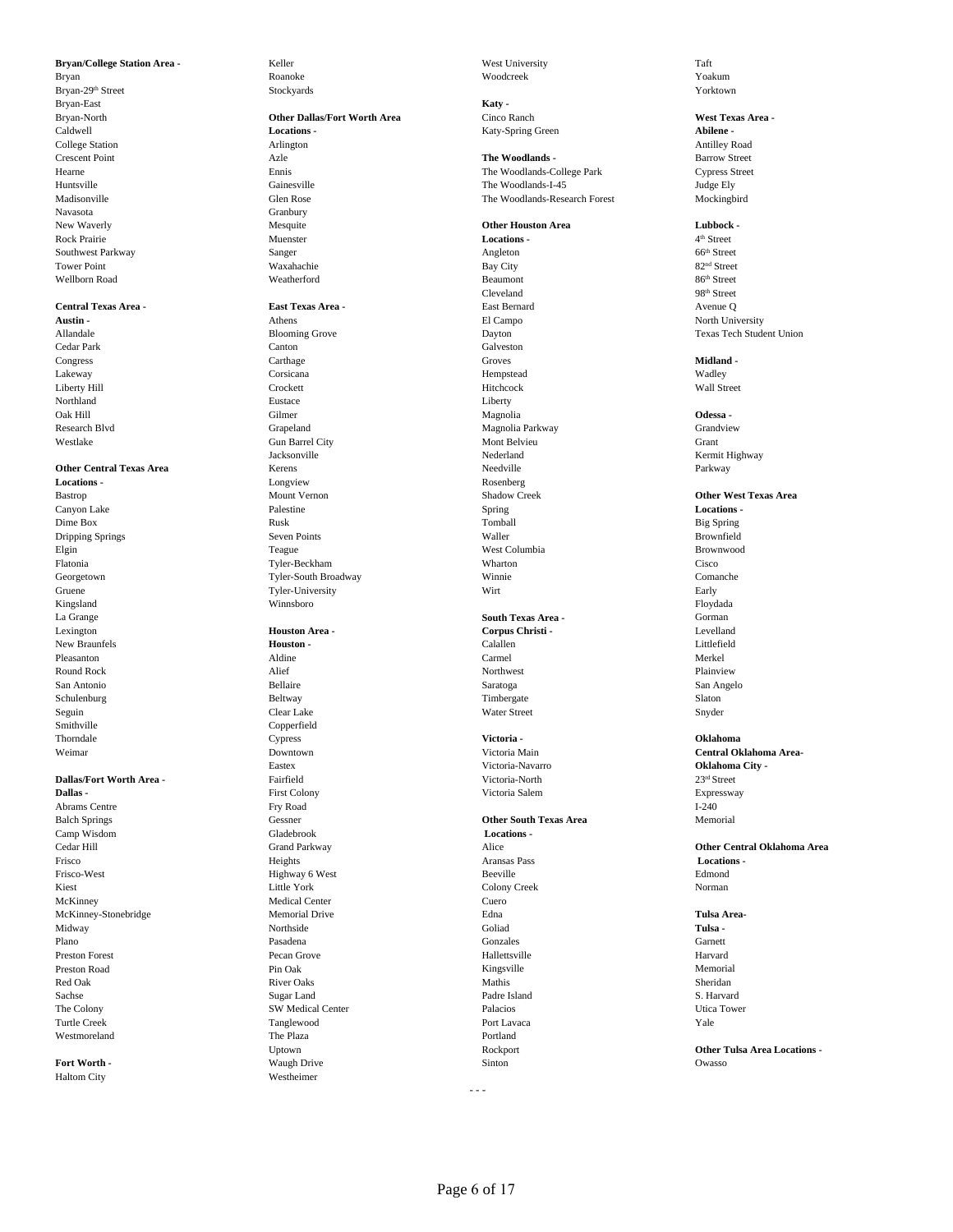|                                             | Jun 30, 2019 | Mar 31, 2019 | Dec 31, 2018 | Sep 30, 2018 | Jun 30, 2018 |
|---------------------------------------------|--------------|--------------|--------------|--------------|--------------|
| <b>Balance Sheet Data (at period end)</b>   |              |              |              |              |              |
| Loans                                       | \$10,587,375 | \$10,414,022 | \$10,370,313 | \$10,292,846 | \$10,146,565 |
| Investment securities $(A)$                 | 8,951,940    | 9,137,645    | 9,408,966    | 9,504,733    | 9,620,614    |
| Federal funds sold                          | 555          | 566          | 552          | 639          | 577          |
| Allowance for credit losses                 | (87,006)     | (86,091)     | (86, 440)    | (85,996)     | (84, 964)    |
| Cash and due from banks                     | 302,069      | 291,498      | 410,575      | 293,831      | 274,902      |
| Goodwill                                    | 1,900,845    | 1,900,845    | 1,900,845    | 1,900,845    | 1,900,845    |
| Core deposit intangibles, net               | 30,299       | 31,564       | 32,883       | 34,295       | 35,773       |
| Other real estate owned                     | 2,005        | 2,096        | 1,805        | 889          | 10,316       |
| Fixed assets, net                           | 262,479      | 257,595      | 257,046      | 256,426      | 255,465      |
| Other assets                                | 424,660      | 404,501      | 396,857      | 414,075      | 410,647      |
| Total assets                                | \$22,375,221 | \$22,354,241 | \$22,693,402 | \$22,612,583 | \$22,570,740 |
|                                             |              |              |              |              |              |
| Noninterest-bearing deposits                | \$5,691,236  | \$5,673,707  | \$5,666,115  | \$5,700,242  | \$5,657,589  |
| Interest-bearing deposits                   | 11,196,393   | 11,524,063   | 11,590,443   | 11,033,522   | 11,321,015   |
| Total deposits                              | 16,887,629   | 17, 197, 770 | 17,256,558   | 16,733,764   | 16,978,604   |
| Other borrowings                            | 940,874      | 680,952      | 1,031,126    | 1,501,207    | 1,254,849    |
| Securities sold under repurchase agreements | 313,825      | 254,573      | 284,720      | 297,126      | 293,039      |
| Other liabilities                           | 104,998      | 111,156      | 68,174       | 84,789       | 108,796      |
| <b>Total liabilities</b>                    | 18,247,326   | 18,244,451   | 18,640,578   | 18,616,886   | 18,635,288   |
| Shareholders' equity <sup>(B)</sup>         | 4,127,895    | 4,109,790    | 4,052,824    | 3,995,697    | 3,935,452    |
| Total liabilities and equity                | \$22,375,221 | \$22,354,241 | \$22,693,402 | \$22,612,583 | \$22,570,740 |

**(A) Includes \$1,611, \$895, \$392, \$586 and \$436 in unrealized gains on available for sale securities for the quarterly periods ended June 30, 2019, March 31, 2019, December 31, 2018, September 30, 2018 and June 30, 2018, respectively.**

**(B) Includes \$1,273, \$706, \$310, \$463 and \$345 in after-tax unrealized gains on available for sale securities for the quarterly periods ended June 30, 2019, March 31, 2019, December 31, 2018, September 30, 2018 and June 30, 2018, respectively.**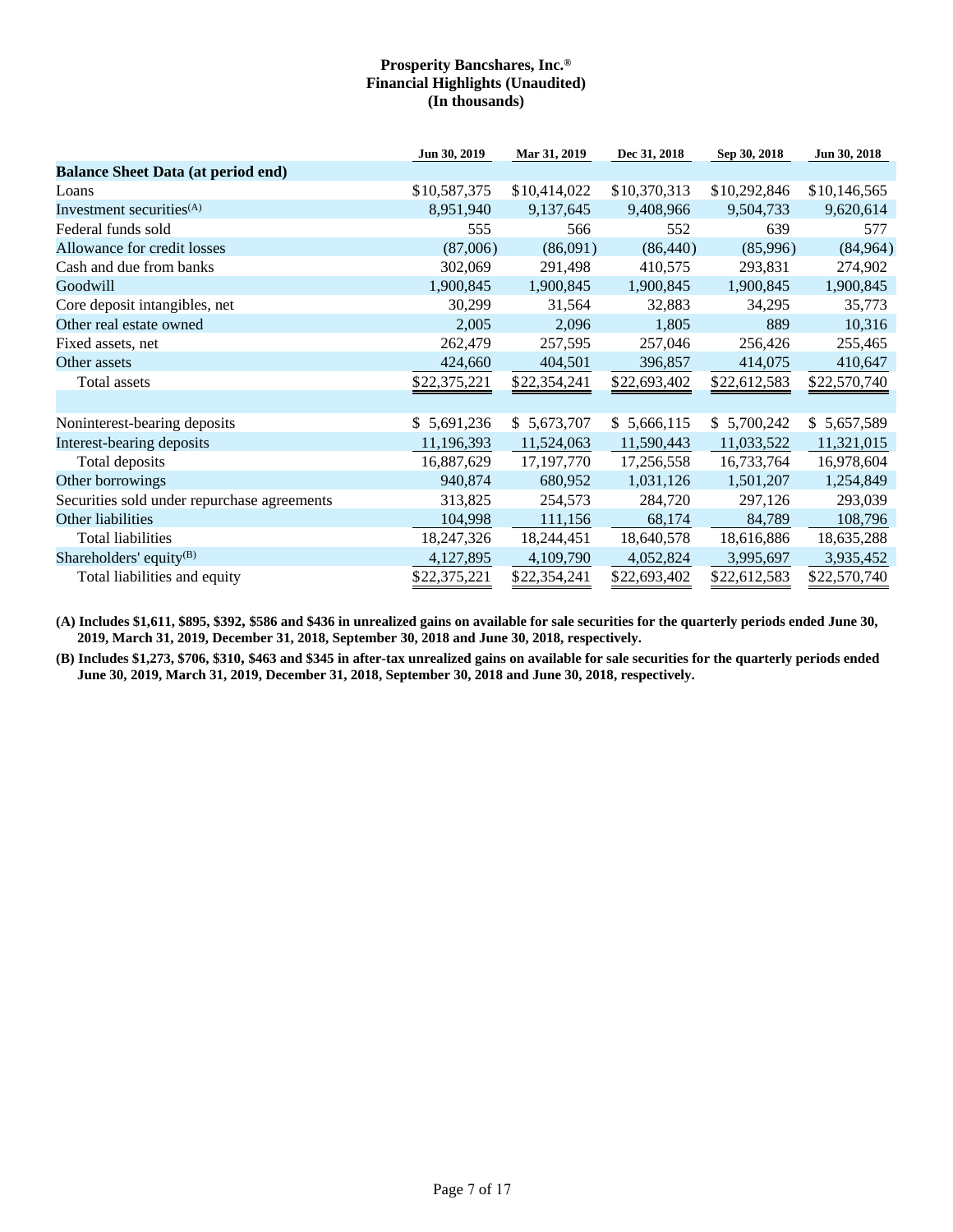|                                                       |         | <b>Three Months Ended</b> |    |                 |    |                 | Year-to-Date    |    |                 |                 |                 |
|-------------------------------------------------------|---------|---------------------------|----|-----------------|----|-----------------|-----------------|----|-----------------|-----------------|-----------------|
|                                                       | Jun 30, | 2019                      |    | Mar 31,<br>2019 |    | Dec 31,<br>2018 | Sep 30,<br>2018 |    | Jun 30,<br>2018 | Jun 30,<br>2019 | Jun 30,<br>2018 |
| <b>Income Statement Data</b>                          |         |                           |    |                 |    |                 |                 |    |                 |                 |                 |
| Interest income:                                      |         |                           |    |                 |    |                 |                 |    |                 |                 |                 |
| Loans                                                 |         | \$133,525                 |    | \$130,065       |    | \$130,627       | \$128,645       |    | \$128,445       | \$ 263,590      | \$ 244,691      |
| Securities <sup>(C)</sup>                             |         | 53,944                    |    | 55,648          |    | 56,170          | 55,705          |    | 55,577          | 109,592         | 110.034         |
| Federal funds sold and other earning assets           |         | 318                       |    | 402             |    | 397             | 326             |    | 299             | 720             | 614             |
| Total interest income                                 |         | 187,787                   |    | 186,115         |    | 187,194         | 184,676         |    | 184,321         | 373,902         | 355,339         |
| Interest expense:                                     |         |                           |    |                 |    |                 |                 |    |                 |                 |                 |
| Deposits                                              |         | 26,562                    |    | 25,128          |    | 21,643          | 19,208          |    | 16,061          | 51,690          | 30,533          |
| Other borrowings                                      |         | 5,556                     |    | 5,317           |    | 7,639           | 7,583           |    | 6,046           | 10,873          | 9,019           |
| Securities sold under repurchase agreements           |         | 831                       |    | 759             |    | 664             | 566             |    | 411             | 1,590           | 761             |
| Total interest expense                                |         | 32,949                    |    | 31,204          |    | 29,946          | 27,357          |    | 22,518          | 64,153          | 40,313          |
| Net interest income                                   |         | 154,838                   |    | 154,911         |    | 157,248         | 157,319         |    | 161,803         | 309,749         | 315,026         |
| Provision for credit losses                           |         | 800                       |    | 700             |    | 1,000           | 2,350           |    | 4,000           | 1,500           | 13,000          |
| Net interest income after provision for credit losses |         | 154,038                   |    | 154,211         |    | 156,248         | 154,969         |    | 157,803         | 308,249         | 302,026         |
| Noninterest income:                                   |         |                           |    |                 |    |                 |                 |    |                 |                 |                 |
| Nonsufficient funds (NSF) fees                        |         | 7,973                     |    | 7,816           |    | 8,902           | 8,606           |    | 7,828           | 15,789          | 15,655          |
| Credit card, debit card and ATM card income           |         | 6,480                     |    | 5,971           |    | 6,508           | 6,242           |    | 6,335           | 12,451          | 12,296          |
| Service charges on deposit accounts                   |         | 4,989                     |    | 4,998           |    | 5,090           | 5,137           |    | 5,150           | 9,987           | 10,425          |
| Trust income                                          |         | 2,558                     |    | 2,595           |    | 2,507           | 2,692           |    | 2,251           | 5,153           | 4,979           |
| Mortgage income                                       |         | 990                       |    | 722             |    | 627             | 856             |    | 1,109           | 1,712           | 1,872           |
| Brokerage income                                      |         | 541                       |    | 673             |    | 521             | 784             |    | 687             | 1,214           | 1,312           |
| Bank owned life insurance income                      |         | 1,321                     |    | 1,289           |    | 1,330           | 1,326           |    | 1,317           | 2,610           | 2,628           |
| Net gain (loss) on sale of assets                     |         | $\overline{2}$            |    | 58              |    | (715)           | $\overline{4}$  |    | (44)            | 60              | (44)            |
| Net loss on sale of securities                        |         |                           |    |                 |    |                 |                 |    | (13)            |                 | (13)            |
| Other noninterest income                              |         | 5,104                     |    | 4,022           |    | 4,309           | 4,977           |    | 3,751           | 9,126           | 7,199           |
| Total noninterest income                              |         | 29,958                    |    | 28,144          |    | 29,079          | 30,624          |    | 28,371          | 58,102          | 56,309          |
| Noninterest expense:                                  |         |                           |    |                 |    |                 |                 |    |                 |                 |                 |
| Salaries and benefits                                 |         | 52,941                    |    | 51,073          |    | 51,852          | 51,906          |    | 53,360          | 104,014         | 103,759         |
| Net occupancy and equipment                           |         | 5,492                     |    | 5,466           |    | 5,651           | 5,808           |    | 5,692           | 10,958          | 11,301          |
| Credit and debit card, data processing and            |         |                           |    |                 |    |                 |                 |    |                 |                 |                 |
| software amortization                                 |         | 4,904                     |    | 4,573           |    | 4,474           | 4,512           |    | 4,356           | 9,477           | 8,804           |
| Regulatory assessments and FDIC insurance             |         | 2,325                     |    | 2,374           |    | 2,764           | 3,347           |    | 3,575           | 4,699           | 7,150           |
| Core deposit intangibles amortization                 |         | 1,265                     |    | 1,319           |    | 1,412           | 1,478           |    | 1,501           | 2,584           | 3,069           |
| Depreciation                                          |         | 3,111                     |    | 3,104           |    | 3,139           | 3,139           |    | 3,054           | 6,215           | 6,087           |
| Communications                                        |         | 2,183                     |    | 2,270           |    | 2,404           | 2,442           |    | 2,606           | 4,453           | 5,186           |
| Other real estate expense                             |         | 120                       |    | 83              |    | 110             | 219             |    | 83              | 203             | 172             |
| Net (gain) loss on sale or write-down of other        |         |                           |    |                 |    |                 |                 |    |                 |                 |                 |
| real estate                                           |         | (54)                      |    | (177)           |    | 91              | (2)             |    | 10              | (231)           | 132             |
| Other noninterest expense                             |         | 8,534                     |    | 8,486           |    | 8,907           | 8,911           |    | 9,365           | 17,020          | 17,996          |
| Total noninterest expense                             |         | 80,821                    |    | 78,571          |    | 80,804          | 81,760          |    | 83,602          | 159,392         | 163,656         |
| Income before income taxes                            |         | 103,175                   |    | 103,784         |    | 104,523         | 103,833         |    | 102,572         | 206,959         | 194,679         |
| Provision for income taxes                            |         | 20,917                    |    | 21,382          |    | 21,192          | 21,310          |    | 20,975          | 42,299          | 38,721          |
| Net income available to common shareholders           | \$      | 82,258                    | \$ | 82,402          | \$ | 83,331          | \$<br>82,523    | \$ | 81,597          | \$<br>164,660   | \$<br>155,958   |

**(C) Interest income on securities was reduced by net premium amortization of \$7,607, \$6,589, \$7,338, \$8,073 and \$7,753 for the three-month periods ended June 30, 2019, March 31, 2019, December 31, 2018, September 30, 2018 and June 30, 2018, respectively, and \$14,196 and \$16,203 for the six-month periods ended June 30, 2019 and June 30, 2018, respectively.**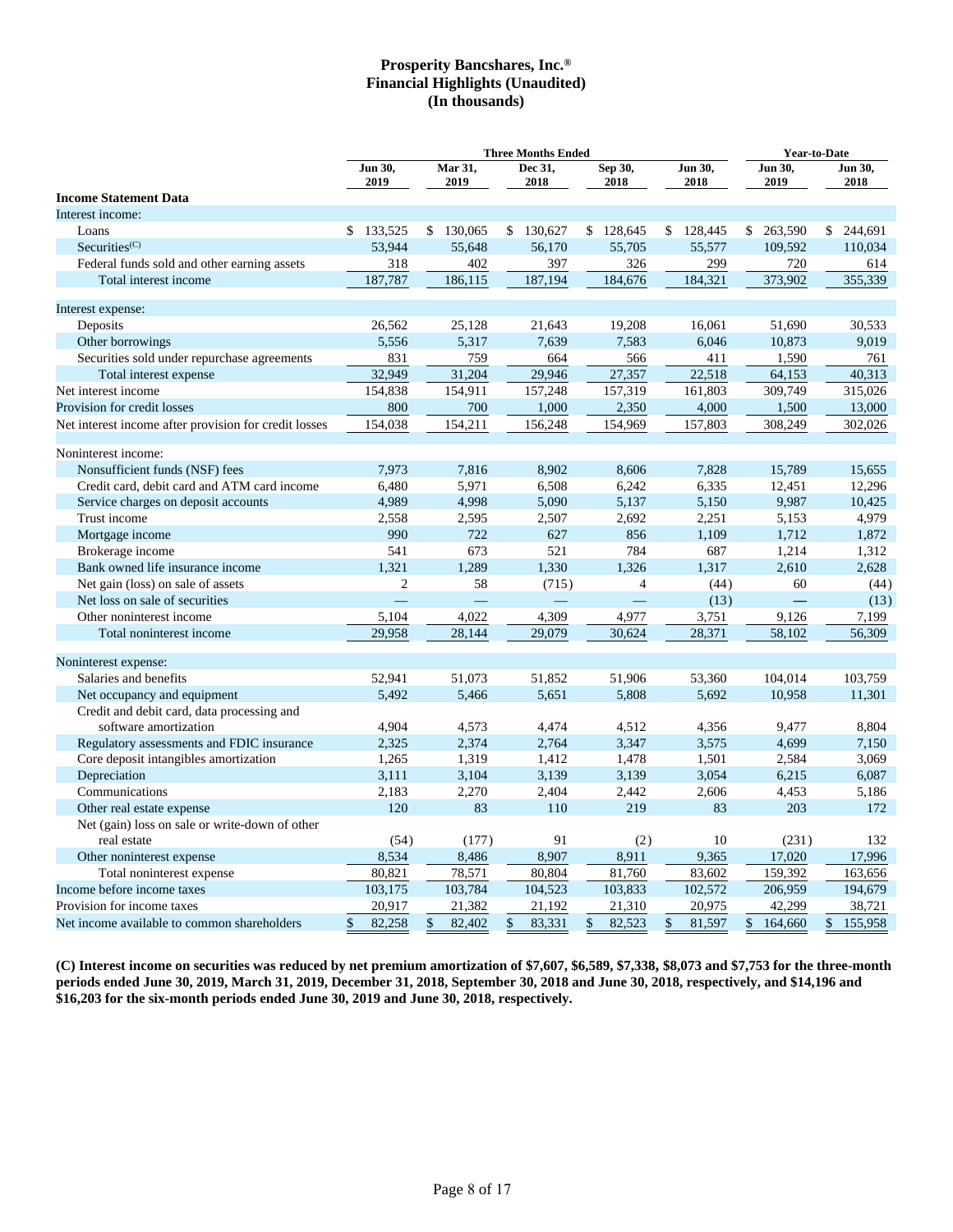### **Prosperity Bancshares, Inc. ® Financial Highlights (Unaudited) (Dollars and share amounts in thousands, except per share data and market prices)**

|                                                                        | <b>Three Months Ended</b> |                 |               |                 |    |                 | <b>Year-to-Date</b> |                 |                                 |                 |               |                 |                    |                 |
|------------------------------------------------------------------------|---------------------------|-----------------|---------------|-----------------|----|-----------------|---------------------|-----------------|---------------------------------|-----------------|---------------|-----------------|--------------------|-----------------|
|                                                                        |                           | Jun 30,<br>2019 |               | Mar 31,<br>2019 |    | Dec 31,<br>2018 |                     | Sep 30,<br>2018 |                                 | Jun 30,<br>2018 |               | Jun 30,<br>2019 |                    | Jun 30,<br>2018 |
| <b>Profitability</b>                                                   |                           |                 |               |                 |    |                 |                     |                 |                                 |                 |               |                 |                    |                 |
| Net income $(D)$ $(E)$                                                 | \$                        | 82,258          | \$            | 82,402          | \$ | 83,331          | \$                  | 82,523          | $\frac{\mathsf{s}}{\mathsf{b}}$ | 81,597          |               | \$164,660       |                    | \$155,958       |
| Basic earnings per share                                               | \$                        | 1.18            | \$            | 1.18            | \$ | 1.19            | \$                  | 1.18            | \$                              | 1.17            | \$            | 2.36            | \$                 | 2.23            |
| Diluted earnings per share                                             | $\mathbf{\hat{S}}$        | 1.18            | $\mathsf{\$}$ | 1.18            | \$ | 1.19            | $\mathsf{\$}$       | 1.18            | $\frac{1}{2}$                   | 1.17            | $\mathsf{\$}$ | 2.36            | \$                 | 2.23            |
| Return on average assets (F)                                           |                           | 1.46%           |               | 1.46%           |    | 1.47%           |                     | 1.46%           |                                 | 1.44%           |               | 1.46%           |                    | 1.38%           |
| Return on average common equity $(F)$                                  |                           | 7.92%           |               | 8.05%           |    | 8.25%           |                     | 8.30%           |                                 | 8.33%           |               | 7.99%           |                    | 8.01%           |
| Return on average tangible common equity $(F)$ (G)                     |                           | 14.82%          |               | 15.24%          |    | 15.84%          |                     | 16.17%          |                                 | 16.48%          |               | 15.03%          |                    | 15.96%          |
| Tax equivalent net interest margin (D) (E) (H)                         |                           | 3.16%           |               | 3.20%           |    | 3.15%           |                     | 3.15%           |                                 | 3.28%           |               | 3.18%           |                    | 3.22%           |
| Efficiency ratio <sup>(G)(I)</sup>                                     |                           | 43.74%          |               | 42.94%          |    | 43.20%          |                     | 43.50%          |                                 | 43.95%          |               | 43.34%          |                    | 44.07%          |
| <b>Liquidity and Capital Ratios</b>                                    |                           |                 |               |                 |    |                 |                     |                 |                                 |                 |               |                 |                    |                 |
| Equity to assets                                                       |                           | 18.45%          |               | 18.38%          |    | 17.86%          |                     | 17.67%          |                                 | 17.44%          |               | 18.45%          |                    | 17.44%          |
| Common equity tier 1 capital                                           |                           | 16.59%          |               | 16.76%          |    | 16.32%          |                     | 15.94%          |                                 | 15.65%          |               | 16.59%          |                    | 15.65%          |
| Tier 1 risk-based capital                                              |                           | 16.59%          |               | 16.76%          |    | 16.32%          |                     | 15.94%          |                                 | 15.65%          |               | 16.59%          |                    | 15.65%          |
| Total risk-based capital                                               |                           | 17.25%          |               | 17.42%          |    | 16.99%          |                     | 16.60%          |                                 | 16.32%          |               | 17.25%          |                    | 16.32%          |
| Tier 1 leverage capital                                                |                           | 10.67%          |               | 10.59%          |    | 10.23%          |                     | 9.94%           |                                 | 9.68%           |               | 10.67%          |                    | 9.68%           |
| Period end tangible equity to period end tangible<br>assets $(G)$      |                           | 10.75%          |               | 10.66%          |    | 10.21%          |                     | 9.97%           |                                 | 9.69%           |               | 10.75%          |                    | 9.69%           |
|                                                                        |                           |                 |               |                 |    |                 |                     |                 |                                 |                 |               |                 |                    |                 |
| <b>Other Data</b>                                                      |                           |                 |               |                 |    |                 |                     |                 |                                 |                 |               |                 |                    |                 |
| Weighted-average shares used in computing<br>earnings per common share |                           |                 |               |                 |    |                 |                     |                 |                                 |                 |               |                 |                    |                 |
| <b>Basic</b>                                                           |                           | 69,806          |               | 69,847          |    | 69,838          |                     | 69,838          |                                 | 69,839          |               | 69,832          |                    | 69,803          |
| Diluted                                                                |                           | 69,806          |               | 69,847          |    | 69,838          |                     | 69,838          |                                 | 69,839          |               | 69,832          |                    | 69,803          |
| Period end shares outstanding                                          |                           | 69,261          |               | 69,846          |    | 69,847          |                     | 69,838          |                                 | 69,838          |               | 69,261          |                    | 69,838          |
| Cash dividends paid per common share                                   | \$                        | 0.41            | \$            | 0.41            | \$ | 0.41            | \$                  | 0.36            | \$                              | 0.36            | \$            | 0.82            | \$                 | 0.72            |
| Book value per common share                                            | \$                        | 59.60           | \$            | 58.84           | \$ | 58.02           | \$                  | 57.21           | \$                              | 56.35           | \$            | 59.60           | $\mathbf{\hat{S}}$ | 56.35           |
| Tangible book value per common share (G)                               | \$                        | 31.72           | \$            | 31.17           | \$ | 30.34           | \$                  | 29.50           | \$                              | 28.62           | \$            | 31.72           | \$                 | 28.62           |
| Common Stock Market Price                                              |                           |                 |               |                 |    |                 |                     |                 |                                 |                 |               |                 |                    |                 |
| High                                                                   | \$                        | 74.50           | \$            | 75.36           | \$ | 72.24           | \$                  | 76.25           | \$                              | 76.92           | \$            | 75.36           | \$                 | 79.20           |
| Low                                                                    | \$                        | 61.85           | \$            | 61.65           | \$ | 57.01           | \$                  | 67.27           | \$                              | 67.30           | \$            | 61.65           | \$                 | 67.30           |
| Period end closing price                                               | \$                        | 66.05           | \$            | 69.06           | \$ | 62.30           | $\mathsf{\$}$       | 69.35           | $\mathsf{\$}$                   | 68.36           | \$            | 66.05           | $\mathsf{\$}$      | 68.36           |
| Employees – FTE                                                        |                           | 3,046           |               | 3,065           |    | 3,036           |                     | 3,029           |                                 | 3,044           |               | 3,046           |                    | 3,044           |
| Number of banking centers                                              |                           | 243             |               | 242             |    | 242             |                     | 242             |                                 | 242             |               | 243             |                    | 242             |

### **(D) Includes purchase accounting adjustments for the periods presented as follows:**

|                                    |              |              | <b>Three Months Ended</b> |                          |              |              | <b>Year-to-Date</b> |
|------------------------------------|--------------|--------------|---------------------------|--------------------------|--------------|--------------|---------------------|
|                                    | Jun 30, 2019 | Mar 31, 2019 | Dec 31, 2018              | Sep 30, 2018             | Jun 30, 2018 | Jun 30, 2019 | Jun 30, 2018        |
| Loan discount accretion            |              |              |                           |                          |              |              |                     |
| <b>ASC 310-20</b>                  | \$880        | \$1.474      | \$1,289                   | \$1.287                  | \$1,452      | \$2,354      | \$3,092             |
| <b>ASC 310-30</b>                  | \$347        | \$319        | \$1,614                   | \$2,170                  | \$3,771      | \$666        | \$4,457             |
| <b>Securities net amortization</b> | \$255        | \$234        | \$270                     | \$291                    | \$366        | \$489        | \$843               |
| Time deposits amortization         | ——           |              |                           | $\overline{\phantom{a}}$ | \$53         |              | \$106               |

**(E) Using effective tax rate of 20.3%, 20.6%, 20.3%, 20.5% and 20.4% for the three-month periods ended June 30, 2019, March 31, 2019, December 31, 2018, September 30, 2018 and June 30, 2018, respectively, and 20.4% and 19.9% for the six-month periods ended June 30, 2019 and June 30, 2018, respectively.**

**(F) Interim periods annualized.**

**(G) Refer to the "Notes to Selected Financial Data" at the end of this Earnings Release for a reconciliation of this non-GAAP financial measure to the nearest GAAP financial measure.**

**(H) Net interest margin for all periods presented is based on average balances on an actual 365 day basis.**

**(I) Calculated by dividing total noninterest expense, excluding credit loss provisions, by net interest income plus noninterest income, excluding net gains and losses on the sale of assets and securities. Additionally, taxes are not part of this calculation.**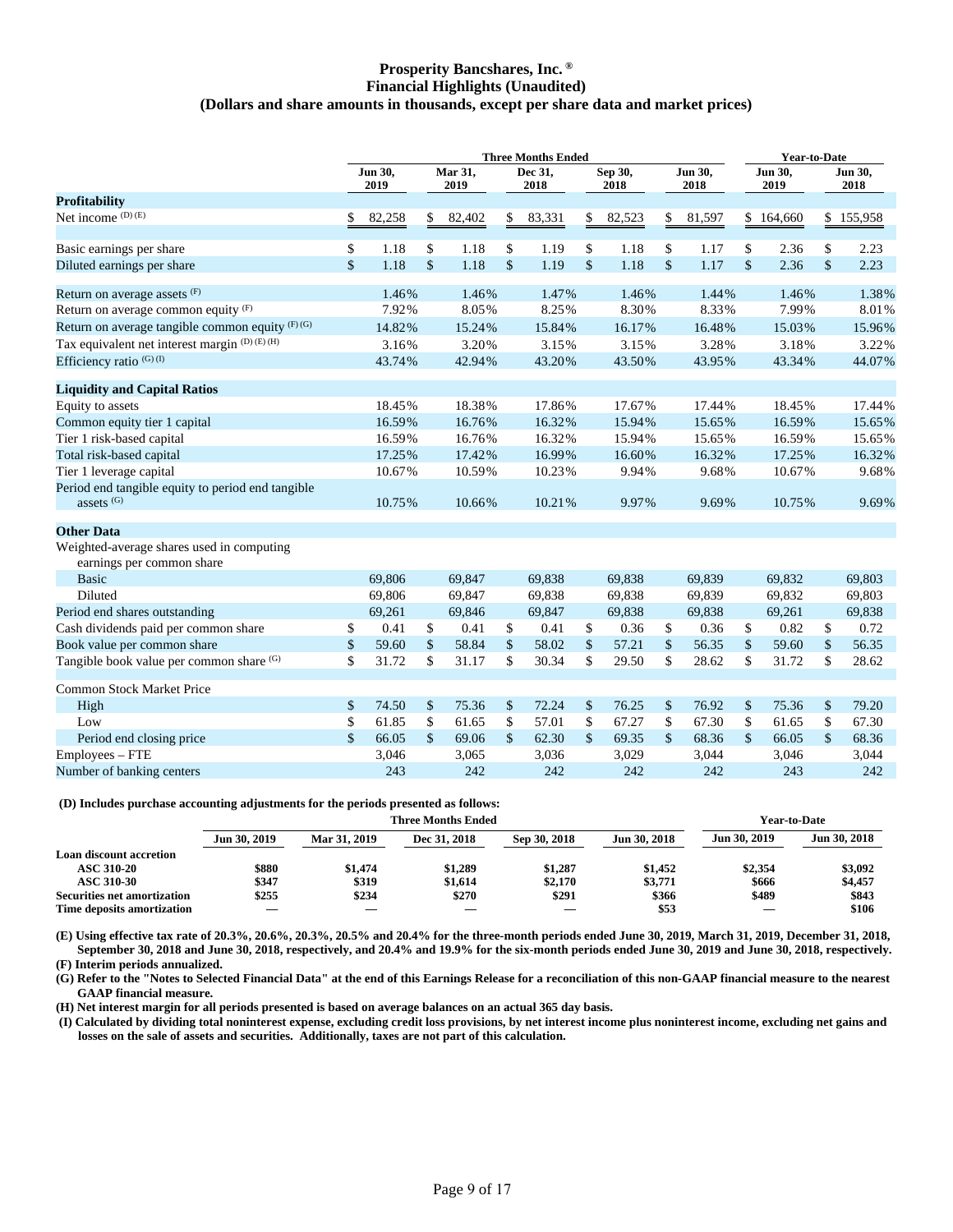| <b>YIELD ANALYSIS</b>                       |                           |                                                       |                           |                                  |           | <b>Three Months Ended</b>                             |                           |     |                           |                                                       |                           |     |
|---------------------------------------------|---------------------------|-------------------------------------------------------|---------------------------|----------------------------------|-----------|-------------------------------------------------------|---------------------------|-----|---------------------------|-------------------------------------------------------|---------------------------|-----|
|                                             |                           | Jun 30, 2019                                          |                           |                                  |           | Mar 31, 2019                                          |                           |     |                           | Jun 30, 2018                                          |                           |     |
|                                             | Average<br><b>Balance</b> | <b>Interest</b><br>Earned/<br><b>Interest</b><br>Paid | Average<br>Yield/<br>Rate | Average<br>(J)<br><b>Balance</b> |           | <b>Interest</b><br>Earned/<br><b>Interest</b><br>Paid | Average<br>Yield/<br>Rate | (J) | Average<br><b>Balance</b> | <b>Interest</b><br>Earned/<br><b>Interest</b><br>Paid | Average<br>Yield/<br>Rate | (J) |
| <b>Interest-Earning Assets:</b>             |                           |                                                       |                           |                                  |           |                                                       |                           |     |                           |                                                       |                           |     |
| Loans                                       | \$10,520,425 \$133,525    |                                                       | 5.09%                     |                                  |           | \$10,392,235 \$130,065                                | 5.08%                     |     | \$10,044,064 \$128,445    |                                                       | 5.13%                     |     |
| Investment securities                       | 9,185,877                 | 53,944                                                | $2.36\%$ (K)              | 9,299,963                        |           | 55,648                                                | 2.43%                     | (K) | 9.770.963                 | 55,577                                                | 2.28% (K)                 |     |
| Federal funds sold and other earning assets | 64,335                    | 318                                                   | 1.98%                     |                                  | 71,842    | 402                                                   | 2.27%                     |     | 79,947                    | 299                                                   | 1.50%                     |     |
| Total interest-earning assets               | 19,770,637                | 187,787                                               | 3.81%                     | 19,764,040                       |           | 186,115                                               | 3.82%                     |     | 19,894,974                | 184,321                                               | 3.72%                     |     |
| Allowance for credit losses                 | (86, 158)                 |                                                       |                           |                                  | (86, 507) |                                                       |                           |     | (84, 285)                 |                                                       |                           |     |
| Noninterest-earning assets                  | 2,842,478                 |                                                       |                           | 2,864,039                        |           |                                                       |                           |     | 2,809,197                 |                                                       |                           |     |
| Total assets                                | \$22,526,957              |                                                       |                           | \$22,541,572                     |           |                                                       |                           |     | \$22,619,886              |                                                       |                           |     |
| Interest-Bearing Liabilities:               |                           |                                                       |                           |                                  |           |                                                       |                           |     |                           |                                                       |                           |     |
| Interest-bearing demand deposits            | $$3,714,968$ \$           | 5,813                                                 | 0.63%                     | $$4,148,377$ \;                  |           | 6,812                                                 | 0.67%                     |     | $$3,971,356$ \$           | 4,983                                                 | 0.50%                     |     |
| Savings and money market deposits           | 5,647,494                 | 12,722                                                | 0.90%                     | 5,472,789                        |           | 11,184                                                | 0.83%                     |     | 5,342,323                 | 6,709                                                 | 0.50%                     |     |
| Certificates and other time deposits        | 2,057,033                 | 8,027                                                 | 1.57%                     | 2,062,753                        |           |                                                       | 7,132 1.40%               |     | 2,094,065                 | 4,369                                                 | 0.84%                     |     |
| Other borrowings                            | 883,557                   | 5,556                                                 | 2.52%                     |                                  | 844,873   | 5,317                                                 | 2.55%                     |     | 1,272,032                 | 6,046                                                 | 1.91%                     |     |
| Securities sold under repurchase agreements | 288,666                   | 831                                                   | 1.15%                     |                                  | 272,630   | 759                                                   | 1.13%                     |     | 300,471                   | 411                                                   | 0.55%                     |     |
| Total interest-bearing liabilities          | 12,591,718                | 32,949                                                | $1.05\%$ <sup>(L)</sup>   | 12,801,422                       |           | 31,204                                                | 0.99%                     | (L) | 12,980,247                | 22,518                                                | 0.70%                     |     |
| Noninterest-bearing liabilities:            |                           |                                                       |                           |                                  |           |                                                       |                           |     |                           |                                                       |                           |     |
| Noninterest-bearing demand deposits         | 5,674,615                 |                                                       |                           | 5,557,821                        |           |                                                       |                           |     | 5,646,114                 |                                                       |                           |     |
| Other liabilities                           | 108,246                   |                                                       |                           |                                  | 86,868    |                                                       |                           |     | 75,161                    |                                                       |                           |     |
| <b>Total liabilities</b>                    | 18,374,579                |                                                       |                           | 18,446,111                       |           |                                                       |                           |     | 18,701,522                |                                                       |                           |     |
| Shareholders' equity                        | 4,152,378                 |                                                       |                           | 4,095,461                        |           |                                                       |                           |     | 3,918,364                 |                                                       |                           |     |
| Total liabilities and shareholders' equity  | \$22,526,957              |                                                       |                           | \$22,541,572                     |           |                                                       |                           |     | \$22,619,886              |                                                       |                           |     |
| Net interest income and margin              |                           | \$154,838                                             | 3.14%                     |                                  |           | \$154,911                                             | 3.18%                     |     |                           | \$161,803                                             | 3.26%                     |     |
| Non-GAAP to GAAP reconciliation:            |                           |                                                       |                           |                                  |           |                                                       |                           |     |                           |                                                       |                           |     |
| Tax equivalent adjustment                   |                           | 827                                                   |                           |                                  |           | 863                                                   |                           |     |                           | 903                                                   |                           |     |
| Net interest income and margin (tax         |                           |                                                       |                           |                                  |           |                                                       |                           |     |                           |                                                       |                           |     |
| equivalent basis)                           |                           | \$155,665                                             | 3.16%                     |                                  |           | \$155,774 3.20%                                       |                           |     |                           | \$162,706                                             | 3.28%                     |     |

**(J) Annualized and based on an actual 365 day basis.**

**(K) Yield on securities was impacted by net premium amortization of \$7,607, \$6,589 and \$7,753 for the three-month periods ended June 30, 2019, March 31, 2019 and June 30, 2018, respectively.**

**(L) Total cost of funds, including noninterest bearing deposits, was 0.72%, 0.69% and 0.48% for the three months ended June 30, 2019, March 31, 2019 and June 30, 2018, respectively.**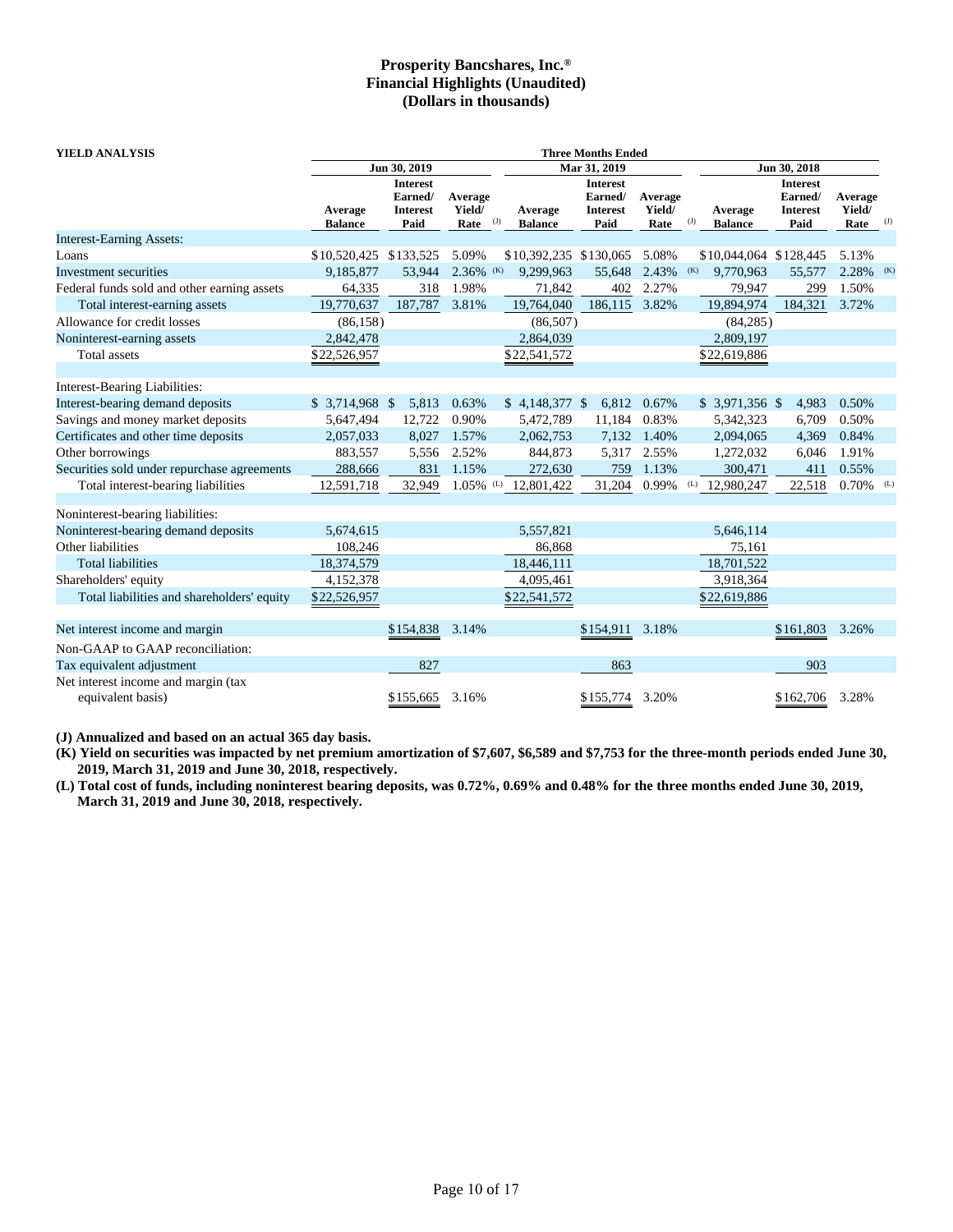| <b>YIELD ANALYSIS</b><br><b>Year-to-Date</b>          |                           |              |                                                       |                           |     |                           |                                                |              |                           |     |
|-------------------------------------------------------|---------------------------|--------------|-------------------------------------------------------|---------------------------|-----|---------------------------|------------------------------------------------|--------------|---------------------------|-----|
|                                                       |                           |              | Jun 30, 2019                                          |                           |     |                           |                                                | Jun 30, 2018 |                           |     |
|                                                       | Average<br><b>Balance</b> |              | <b>Interest</b><br>Earned/<br><b>Interest</b><br>Paid | Average<br>Yield/<br>Rate | (M) | Average<br><b>Balance</b> | <b>Interest</b><br>Earned/<br>Interest<br>Paid |              | Average<br>Yield/<br>Rate | (M) |
| <b>Interest-Earning Assets:</b>                       |                           |              |                                                       |                           |     |                           |                                                |              |                           |     |
| Loans                                                 | \$10,456,684              | \$           | 263,590                                               | 5.08%                     |     | \$10,017,340              | \$                                             | 244,691      | 4.93%                     |     |
| Investment securities                                 | 9,242,605                 |              | 109,592                                               | 2.39%                     | (N) | 9,756,861                 |                                                | 110,034      | 2.27%                     | (N) |
| Federal funds sold and other earning assets           | 68,068                    |              | 720                                                   | 2.13%                     |     | 80,858                    |                                                | 614          | 1.53%                     |     |
| Total interest-earning assets                         | 19,767,357                |              | 373,902                                               | 3.81%                     |     | 19,855,059                |                                                | 355,339      | 3.61%                     |     |
| Allowance for credit losses                           | (86, 332)                 |              |                                                       |                           |     | (83, 140)                 |                                                |              |                           |     |
| Noninterest-earning assets                            | 2,853,199                 |              |                                                       |                           |     | 2,816,449                 |                                                |              |                           |     |
| Total assets                                          | \$22,534,224              |              |                                                       |                           |     | \$22,588,368              |                                                |              |                           |     |
|                                                       |                           |              |                                                       |                           |     |                           |                                                |              |                           |     |
| Interest-Bearing Liabilities:                         |                           |              |                                                       |                           |     |                           |                                                |              |                           |     |
| Interest-bearing demand deposits                      | \$ 3,930,475              | $\mathbb{S}$ | 12.625                                                | 0.65%                     |     | \$4,180,631               | \$                                             | 10.046       | 0.48%                     |     |
| Savings and money market deposits                     | 5,560,625                 |              | 23,906                                                | 0.87%                     |     | 5,409,991                 |                                                | 11,951       | 0.45%                     |     |
| Certificates and other time deposits                  | 2,059,877                 |              | 15,159                                                | 1.48%                     |     | 2,131,301                 |                                                | 8,536        | 0.81%                     |     |
| Other borrowings                                      | 864,322                   |              | 10,873                                                | 2.54%                     |     | 1,003,259                 |                                                | 9,019        | 1.81%                     |     |
| Securities sold under repurchase agreements           | 280,692                   |              | 1,590                                                 | 1.14%                     |     | 313,730                   |                                                | 761          | 0.49%                     |     |
| Total interest-bearing liabilities                    | 12,695,991                |              | 64,153                                                | 1.02%                     | (O) | 13,038,912                |                                                | 40,313       | 0.62%                     | (O) |
|                                                       |                           |              |                                                       |                           |     |                           |                                                |              |                           |     |
| Noninterest-bearing liabilities:                      |                           |              |                                                       |                           |     |                           |                                                |              |                           |     |
| Noninterest-bearing demand deposits                   | 5,616,541                 |              |                                                       |                           |     | 5,578,592                 |                                                |              |                           |     |
| Other liabilities                                     | 97,610                    |              |                                                       |                           |     | 78,270                    |                                                |              |                           |     |
| <b>Total liabilities</b>                              | 18,410,142                |              |                                                       |                           |     | 18,695,774                |                                                |              |                           |     |
| Shareholders' equity                                  | 4,124,082                 |              |                                                       |                           |     | 3,892,594                 |                                                |              |                           |     |
| Total liabilities and shareholders' equity            | \$22,534,224              |              |                                                       |                           |     | \$22,588,368              |                                                |              |                           |     |
|                                                       |                           |              |                                                       |                           |     |                           |                                                |              |                           |     |
| Net interest income and margin                        |                           | \$           | 309,749                                               | 3.16%                     |     |                           | \$                                             | 315,026      | 3.20%                     |     |
| Non-GAAP to GAAP reconciliation:                      |                           |              |                                                       |                           |     |                           |                                                |              |                           |     |
| Tax equivalent adjustment                             |                           |              | 1,690                                                 |                           |     |                           |                                                | 1,844        |                           |     |
| Net interest income and margin (tax equivalent basis) |                           | \$           | 311,439                                               | 3.18%                     |     |                           | \$                                             | 316,870      | 3.22%                     |     |

**(M) Annualized and based on an actual 365 day basis.**

**(N) Yield on securities was impacted by net premium amortization of \$14,196 and \$16,203 for the six-month periods ended June 30, 2019 and 2018, respectively.**

**(O) Total cost of funds, including noninterest bearing deposits, was 0.71% and 0.44% for the six-month periods ended June 30, 2019 and 2018, respectively.**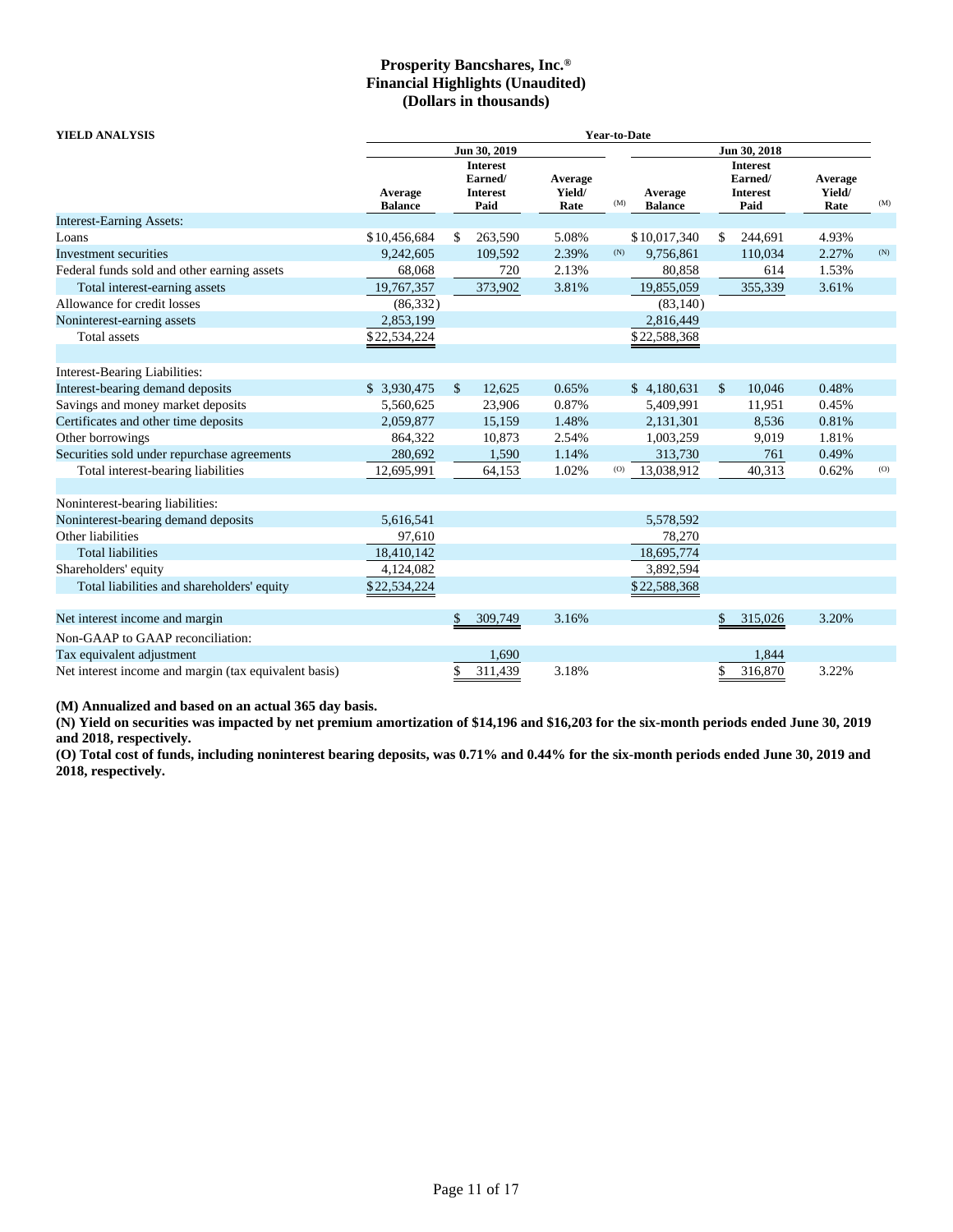|                                             | <b>Three Months Ended</b> |              |              |              |              |  |  |  |  |  |  |
|---------------------------------------------|---------------------------|--------------|--------------|--------------|--------------|--|--|--|--|--|--|
|                                             | Jun 30, 2019              | Mar 31, 2019 | Dec 31, 2018 | Sep 30, 2018 | Jun 30, 2018 |  |  |  |  |  |  |
| <b>YIELD TREND</b> <sup>(P)</sup>           |                           |              |              |              |              |  |  |  |  |  |  |
| <b>Interest-Earning Assets:</b>             |                           |              |              |              |              |  |  |  |  |  |  |
| Loans                                       | 5.09%                     | 5.08%        | 5.02%        | 5.00%        | 5.13%        |  |  |  |  |  |  |
| Investment securities (Q)                   | 2.36%                     | 2.43%        | 2.35%        | 2.29%        | 2.28%        |  |  |  |  |  |  |
| Federal funds sold and other earning assets | 1.98%                     | 2.27%        | 1.57%        | 1.90%        | 1.50%        |  |  |  |  |  |  |
| Total interest-earning assets               | 3.81%                     | 3.82%        | 3.73%        | 3.68%        | 3.72%        |  |  |  |  |  |  |
| <b>Interest-Bearing Liabilities:</b>        |                           |              |              |              |              |  |  |  |  |  |  |
| Interest-bearing demand deposits            | $0.63\%$                  | $0.67\%$     | 0.57%        | 0.51%        | 0.50%        |  |  |  |  |  |  |
| Savings and money market deposits           | 0.90%                     | 0.83%        | 0.73%        | $0.67\%$     | $0.50\%$     |  |  |  |  |  |  |
| Certificates and other time deposits        | 1.57%                     | 1.40%        | 1.23%        | 1.02%        | 0.84%        |  |  |  |  |  |  |
| Other borrowings                            | 2.52%                     | 2.55%        | 2.34%        | 2.08%        | 1.91%        |  |  |  |  |  |  |
| Securities sold under repurchase agreements | 1.15%                     | 1.13%        | 0.92%        | 0.78%        | $0.55\%$     |  |  |  |  |  |  |
| Total interest-bearing liabilities          | 1.05%                     | $0.99\%$     | 0.93%        | $0.84\%$     | $0.70\%$     |  |  |  |  |  |  |
| Net Interest Margin                         | 3.14%                     | 3.18%        | 3.13%        | 3.13%        | 3.26%        |  |  |  |  |  |  |
| Net Interest Margin (tax equivalent)        | 3.16%                     | 3.20%        | 3.15%        | 3.15%        | 3.28%        |  |  |  |  |  |  |

**(P) Annualized and based on average balances on an actual 365 day basis.**

**(Q) Yield on securities was impacted by net premium amortization of \$7,607, \$6,589, \$7,338, \$8,073 and \$7,753 for the three-month periods ended June 30, 2019, March 31, 2019, December 31, 2018, September 30, 2018 and June 30, 2018, respectively.**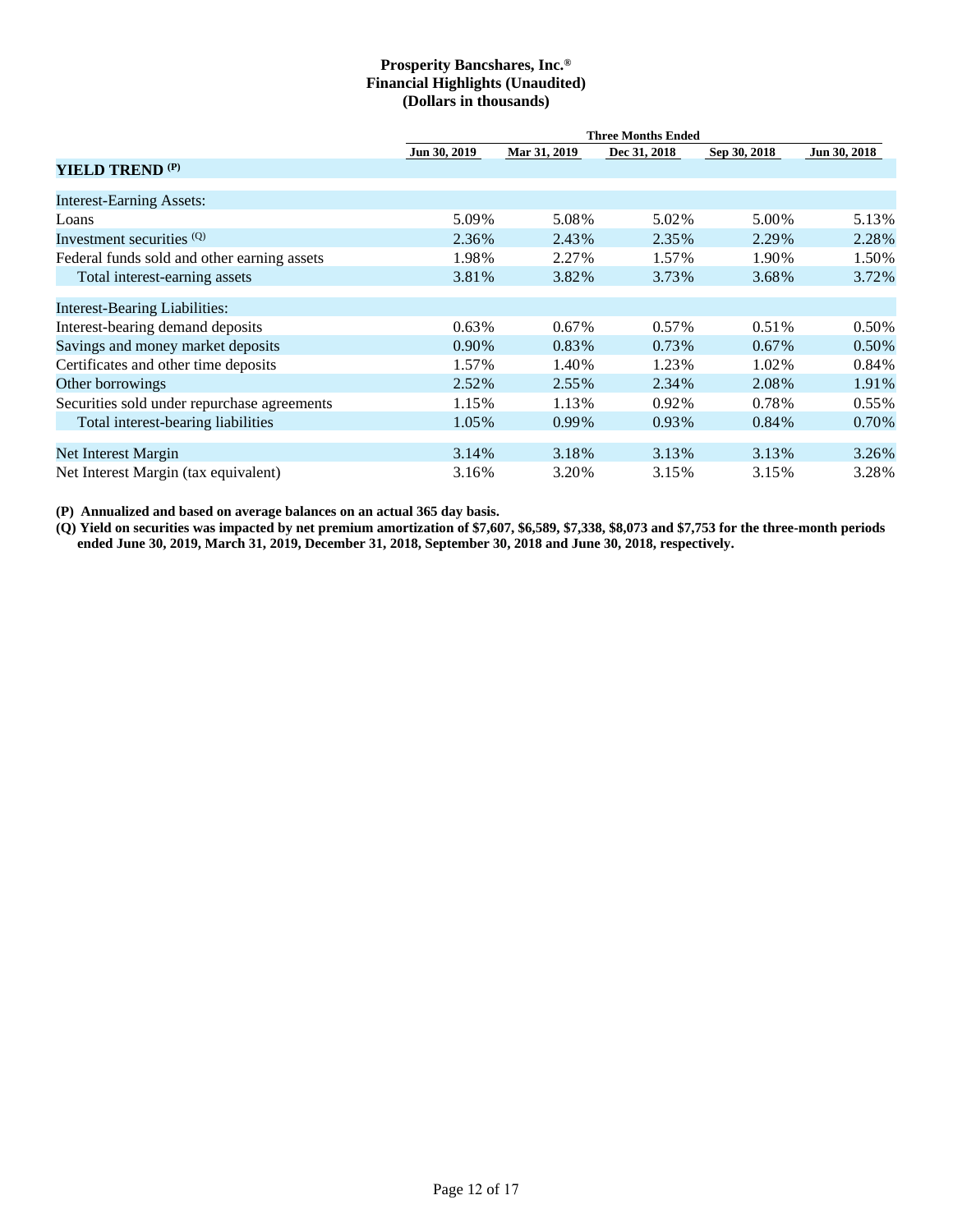|                                             |              |              | <b>Three Months Ended</b> |              |                 |
|---------------------------------------------|--------------|--------------|---------------------------|--------------|-----------------|
|                                             | Jun 30, 2019 | Mar 31, 2019 | Dec 31, 2018              | Sep 30, 2018 | Jun 30, 2018    |
| <b>Balance Sheet Averages</b>               |              |              |                           |              |                 |
| Loans                                       | \$10,520,425 | \$10,392,235 | \$10,319,596              | \$10,208,171 | \$10,044,064    |
| Investment securities                       | 9,185,877    | 9,299,963    | 9,499,166                 | 9,647,744    | 9,770,963       |
| Federal funds sold and other earning assets | 64,335       | 71,842       | 100,339                   | 67,974       | 79,947          |
| Total interest-earning assets               | 19,770,637   | 19,764,040   | 19,919,101                | 19,923,889   | 19,894,974      |
| Allowance for credit losses                 | (86, 158)    | (86,507)     | (86, 464)                 | (85,254)     | (84, 285)       |
| Cash and due from banks                     | 227,653      | 266,316      | 252,481                   | 232,643      | 234,856         |
| Goodwill                                    | 1,900,845    | 1,900,845    | 1,900,845                 | 1,900,845    | 1,900,845       |
| Core deposit intangibles, net               | 30,933       | 32,243       | 33,580                    | 35,041       | 36,550          |
| Other real estate                           | 2,053        | 2,100        | 1,325                     | 9,193        | 10,386          |
| Fixed assets, net                           | 260,054      | 257,811      | 257,726                   | 256,458      | 256,281         |
| Other assets                                | 420,940      | 404,724      | 415,412                   | 385,976      | 370,279         |
| Total assets                                | \$22,526,957 | \$22,541,572 | \$22,694,006              | \$22,658,791 | \$22,619,886    |
|                                             |              |              |                           |              |                 |
| Noninterest-bearing deposits                | \$5,674,615  | \$5,557,821  | \$5,785,882               | \$5,646,183  | 5,646,114<br>S. |
| Interest-bearing demand deposits            | 3,714,968    | 4,148,377    | 3,720,133                 | 3,676,452    | 3,971,356       |
| Savings and money market deposits           | 5,647,494    | 5,472,789    | 5,382,699                 | 5,465,143    | 5,342,323       |
| Certificates and other time deposits        | 2,057,033    | 2,062,753    | 2,087,871                 | 2,055,652    | 2,094,065       |
| Total deposits                              | 17,094,110   | 17,241,740   | 16,976,585                | 16,843,430   | 17,053,858      |
| Other borrowings                            | 883,557      | 844,873      | 1,297,917                 | 1,447,328    | 1,272,032       |
| Securities sold under repurchase agreements | 288,666      | 272,630      | 285,984                   | 288,706      | 300,471         |
| Other liabilities                           | 108,246      | 86,868       | 95,124                    | 102,092      | 75,161          |
| Shareholders' equity                        | 4,152,378    | 4,095,461    | 4,038,396                 | 3,977,235    | 3,918,364       |
| Total liabilities and equity                | \$22,526,957 | \$22,541,572 | \$22,694,006              | \$22,658,791 | \$22,619,886    |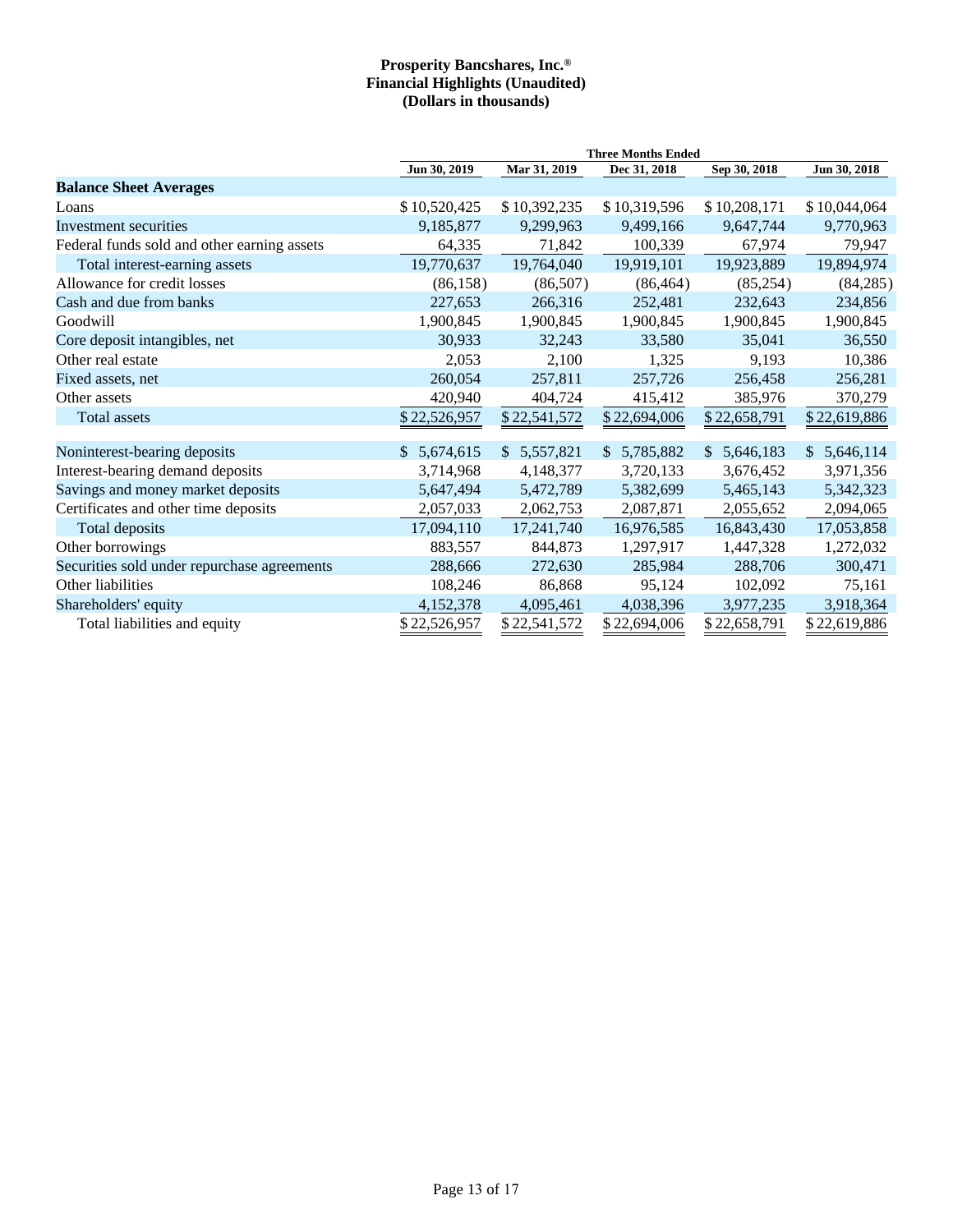|                                                               | Jun 30, 2019 |          | Mar 31, 2019      |       | Dec 31, 2018       |          | Sep 30, 2018       |             | Jun 30, 2018      |       |
|---------------------------------------------------------------|--------------|----------|-------------------|-------|--------------------|----------|--------------------|-------------|-------------------|-------|
| <b>Period End Balances</b>                                    |              |          |                   |       |                    |          |                    |             |                   |       |
| <b>Loan Portfolio</b>                                         |              |          |                   |       |                    |          |                    |             |                   |       |
| Commercial and industrial                                     | \$1,158,657  |          | 10.9% \$1,117,753 |       | 10.7% \$ 1,111,089 |          | 10.7% \$ 1,159,735 |             | 11.3% \$1,168,892 | 11.5% |
| Construction, land development and                            |              |          |                   |       |                    |          |                    |             |                   |       |
| other land loans                                              | 1,739,308    | 16.4%    | 1,709,283         | 16.4% | 1,622,289          | 15.7%    | 1,560,142          | 15.2%       | 1,542,771         | 15.2% |
| 1-4 family residential                                        | 2,456,506    | 23.2%    | 2,444,434         | 23.5% | 2,438,949          | 23.5%    | 2,440,157          | 23.7%       | 2,418,021         | 23.8% |
| Home equity                                                   | 256,772      | 2.4%     | 262,276           | 2.5%  | 267,960            | 2.6%     | 273,608            | 2.7%        | 277,447           | 2.7%  |
| Commercial real estate (includes<br>multi-family residential) | 3,551,668    | 33.6%    | 3,496,688         | 33.6% | 3,538,557          | 34.1%    | 3,507,223          | 34.1%       | 3,405,466         | 33.6% |
| Agriculture (includes farmland)                               | 736,470      | 7.0%     | 708,348           | 6.8%  | 729,501            | 7.0%     | 705,750            | 6.8%        | 709,617           | 7.0%  |
| Consumer and other                                            | 321,023      | 3.0%     | 294,405           | 2.8%  | 289,486            | 2.8%     | 281,112            | 2.7%        | 271,724           | 2.7%  |
| Energy                                                        | 366,971      | 3.5%     | 380,835           | 3.7%  | 372,482            | 3.6%     | 365,119            | 3.5%        | 352,627           | 3.5%  |
| Total loans                                                   | \$10,587,375 |          | \$10,414,022      |       | \$10,370,313       |          | \$10,292,846       |             | \$10,146,565      |       |
|                                                               |              |          |                   |       |                    |          |                    |             |                   |       |
| <b>Deposit Types</b>                                          |              |          |                   |       |                    |          |                    |             |                   |       |
| Noninterest-bearing DDA                                       | \$5,691,236  | 33.7% \$ | 5,673,707         |       | 33.0% \$ 5,666,115 | 32.8% \$ | 5,700,242          | $34.1\%$ \$ | 5,657,589         | 33.3% |
| Interest-bearing DDA                                          | 3,530,581    | 20.9%    | 3,875,109         | 22.5% | 4,124,412          | 23.9%    | 3,551,456          | 21.2%       | 3,808,694         | 22.4% |
| Money market                                                  | 3,438,164    | 20.3%    | 3,302,445         | 19.2% | 3,115,531          | 18.1%    | 3,100,310          | 18.5%       | 3,153,261         | 18.6% |
| Savings                                                       | 2,158,159    | 12.8%    | 2,293,134         | 13.3% | 2,271,170          | 13.2%    | 2,291,952          | 13.7%       | 2,311,795         | 13.6% |
| Certificates and other time deposits                          | 2,069,489    | 12.3%    | 2,053,375         | 12.0% | 2,079,330          | 12.0%    | 2,089,804          | 12.5%       | 2,047,265         | 12.1% |
| Total deposits                                                | \$16,887,629 |          | \$17,197,770      |       | \$17,256,558       |          | \$16,733,764       |             | \$16,978,604      |       |
| Loan to Deposit Ratio                                         | 62.7%        |          | 60.6%             |       | 60.1%              |          | 61.5%              |             | 59.8%             |       |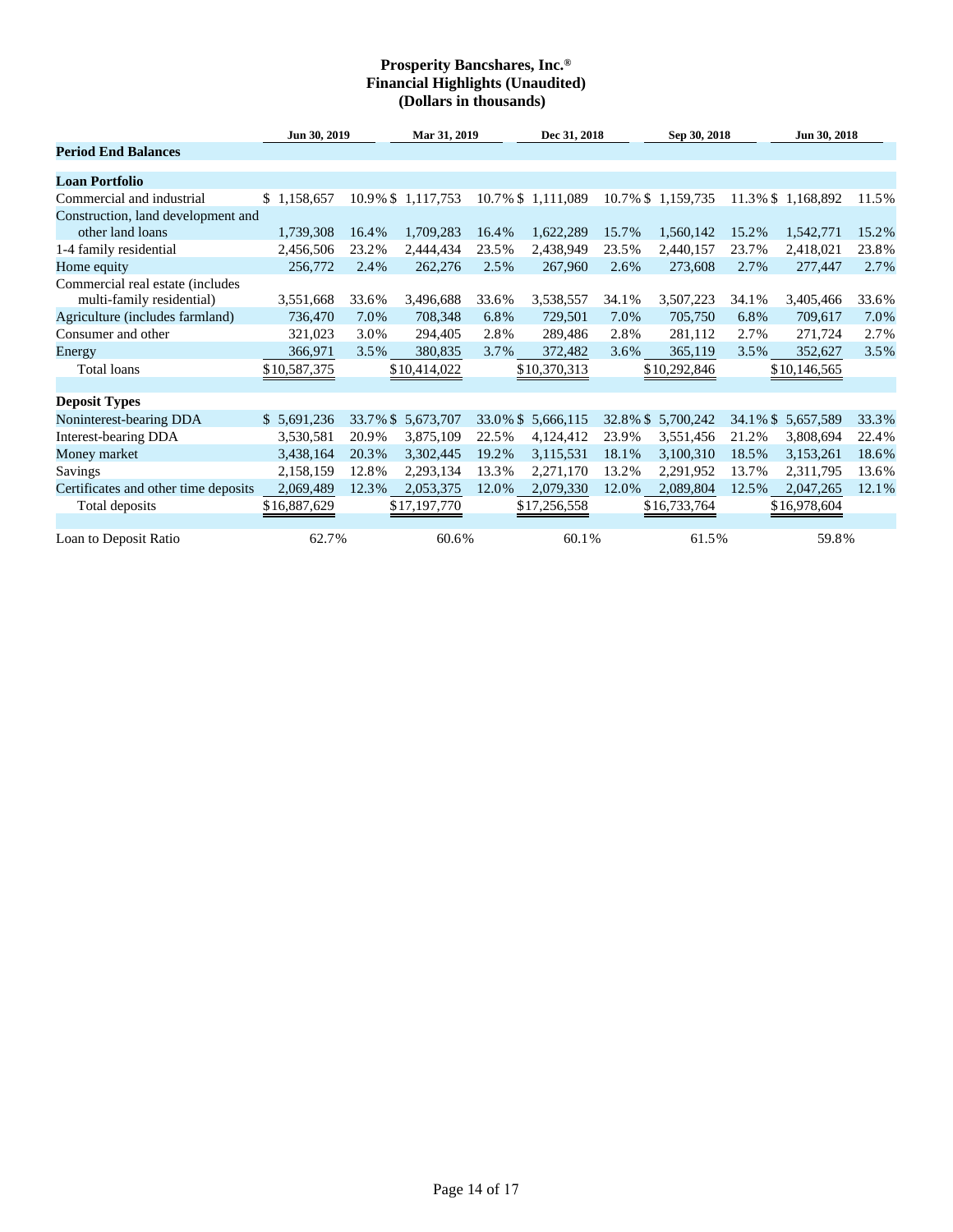| <b>Construction Loans</b>              |                  |      |                  |      |                  |      |                  |      |               |      |
|----------------------------------------|------------------|------|------------------|------|------------------|------|------------------|------|---------------|------|
|                                        | Jun 30, 2019     |      | Mar 31, 2019     |      | Dec 31, 2018     |      | Sep 30, 2018     |      | Jun 30, 2018  |      |
|                                        |                  |      |                  |      |                  |      |                  |      |               |      |
| Single family residential construction | 446,868 25.7% \$ |      | 454,041 26.5% \$ |      | 441,487 27.2% \$ |      | 422,738 27.1% \$ |      | 426,767 27.6% |      |
| Land development                       | 87,825           | 5.0% | 84,562           | 4.9% | 89.226           | 5.5% | 89.357           | 5.7% | 88.562        | 5.7% |
| Raw land                               | 168.531          | 9.7% | 156.674          | 9.2% | 152.516          | 9.4% | 137,400          | 8.8% | 134.906       | 8.7% |
| Residential lots                       | 121.586          | 7.0% | 119.301          | 7.0% | 124,429          | 7.6% | 122,366          | 7.8% | 118,759       | 7.7% |
| Commercial lots                        | 105.633          | 6.1% | 92.683           | 5.4% | 92.234           | 5.7% | 95.982           | 6.1% | 92.283        | 6.0% |
| Commercial construction and other      | 809,680 46.5%    |      | 802.996 47.0%    |      | 723,740 44.6%    |      | 693.917 44.5%    |      | 683.255 44.3% |      |
| Net unaccreted discount                | (815)            |      | (974)            |      | (1,343)          |      | (1,618)          |      | (1,761)       |      |
| Total construction loans               | \$1,739,308      |      | \$1,709,283      |      | \$1,622,289      |      | \$1,560,142      |      | \$1,542,771   |      |

### **Non-Owner Occupied Commercial Real Estate Loans by Metropolitan Statistical Area (MSA) as of June 30, 2019**

|                                     | <b>Houston</b> | <b>Dallas</b> | <b>Austin</b> | OK City      | Tulsa     | Other $(R)$ | <b>Total</b>       |
|-------------------------------------|----------------|---------------|---------------|--------------|-----------|-------------|--------------------|
| <b>Collateral Type</b>              |                |               |               |              |           |             |                    |
| Shopping center/retail              | \$276,646      | 79,664        | 25.681        | 16,473<br>S. | 31,556    | \$142,991   | 573,011            |
| Commercial and industrial buildings | 125,634        | 32.462        | 15,156        | 10,278       | 19,105    | 80.794      | 283,429            |
| Office buildings                    | 81,171         | 119.899       | 28,339        | 44,684       | 6,827     | 71,588      | 352,508            |
| Medical buildings                   | 29.970         | 2,388         | 13.048        | 5.084        | 26,874    | 38,191      | 115,555            |
| <b>Apartment buildings</b>          | 46,347         | 12,212        | 18,167        | 11,256       | 9,029     | 88,119      | 185,130            |
| Hotel                               | 52,113         | 81.100        | 21,881        | 31.455       |           | 153.999     | 340,548            |
| Other                               | 50,427         | 14,711        | 13,911        | 10,486       | 14,340    | 80,656      | 184,531            |
| Total                               | \$662,308      | \$342,436     | \$136,183     | 129,716      | \$107,731 | \$656,338   | \$2,034,712<br>(S) |

### **Acquired Loans**

|                                                            | <b>Acquired Loans Accounted for</b><br><b>Under ASC 310-20</b> |                                             |                                             |                                                 | <b>Acquired Loans Accounted for</b><br><b>Under ASC 310-30</b> |                                             | <b>Total Loans Accounted for</b><br>Under ASC 310-20 and 310-30 |                                      |                                             |  |
|------------------------------------------------------------|----------------------------------------------------------------|---------------------------------------------|---------------------------------------------|-------------------------------------------------|----------------------------------------------------------------|---------------------------------------------|-----------------------------------------------------------------|--------------------------------------|---------------------------------------------|--|
|                                                            | <b>Balance at</b><br><b>Acquisition</b><br>Date                | <b>Balance at</b><br><b>Mar 31,</b><br>2019 | <b>Balance at</b><br><b>Jun 30,</b><br>2019 | <b>Balance at</b><br><b>Acquisition</b><br>Date | <b>Balance at</b><br><b>Mar 31.</b><br>2019                    | <b>Balance at</b><br><b>Jun 30,</b><br>2019 | <b>Balance at</b><br><b>Acquisition</b><br>Date                 | <b>Balance</b> at<br>Mar 31,<br>2019 | <b>Balance at</b><br><b>Jun 30,</b><br>2019 |  |
| Loan marks:                                                |                                                                |                                             |                                             |                                                 |                                                                |                                             |                                                                 |                                      |                                             |  |
| Acquired banks $(T)$                                       | 229,080 \$                                                     | 13,359 \$                                   | 12.479                                      | 142.128 \$<br>S.                                | 2,512 \$                                                       | 2.165                                       | 371.208                                                         | 15.871<br>S.                         | 14,644<br>- \$                              |  |
| <b>Acquired portfolio loan balances:</b>                   |                                                                |                                             |                                             |                                                 |                                                                |                                             |                                                                 |                                      |                                             |  |
| Acquired banks $(T)$                                       | 5.690.998                                                      | 490,442                                     | 467,645                                     | 275.221                                         | 10,844                                                         | 10,110                                      | $5.966.219^{(U)}$                                               | 501,286                              | 477,755                                     |  |
| <b>Acquired portfolio loan balances</b><br>less loan marks | $$5,461,918$ \$                                                | 477,083                                     | 455,166                                     | 133,093 \$                                      | 8,332 \$                                                       | 7,945                                       | \$ 5,595,011                                                    | 485,415                              | 463,111<br>$\sim$ S $\sim$                  |  |

**(R) Includes other MSA and non-MSA regions.**

**(S) Represents a portion of total commercial real estate loans of \$3.552 billion as of June 30, 2019.**

**(T) Includes Bank of Texas, Bank Arlington, American State Bank, Community National Bank, First Federal Bank Texas, Coppermark Bank, First Victoria National Bank, The F&M Bank & Trust Company and Tradition Bank.**

**(U) Actual principal balances acquired.**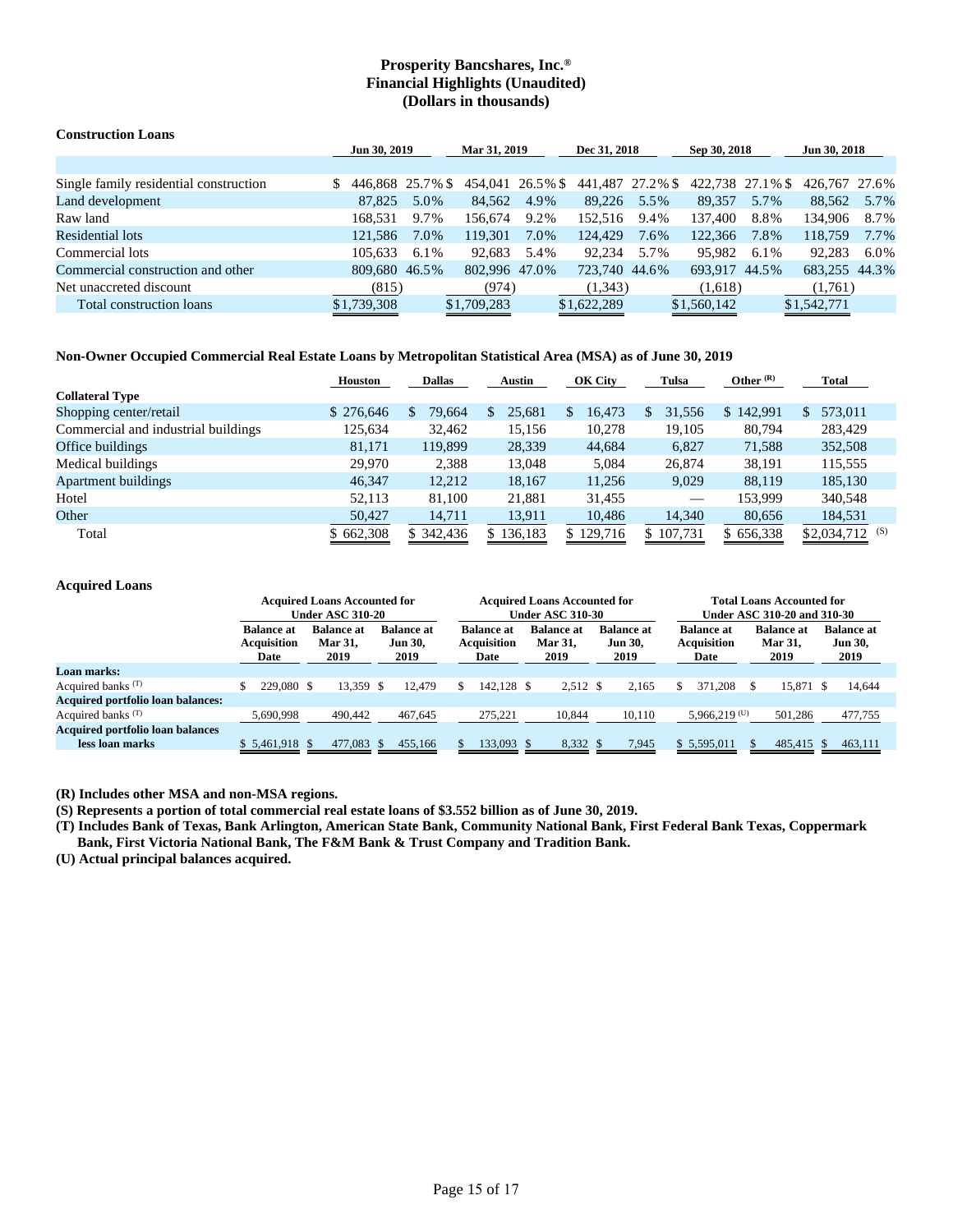|                                                                                                                                    | <b>Three Months Ended</b> |                          |                 |         |                 |        |                 |           |                 |        | Year-to-Date    |         |                 |        |
|------------------------------------------------------------------------------------------------------------------------------------|---------------------------|--------------------------|-----------------|---------|-----------------|--------|-----------------|-----------|-----------------|--------|-----------------|---------|-----------------|--------|
|                                                                                                                                    | Jun 30,<br>2019           |                          | Mar 31,<br>2019 |         | Dec 31,<br>2018 |        | Sep 30,<br>2018 |           | Jun 30,<br>2018 |        | Jun 30,<br>2019 |         | Jun 30,<br>2018 |        |
| <b>Asset Quality</b>                                                                                                               |                           |                          |                 |         |                 |        |                 |           |                 |        |                 |         |                 |        |
| Nonaccrual loans                                                                                                                   | \$                        | 37,289                   | \$              | 37,491  | \$              | 13,147 | \$              | 13,399    | \$              | 20,415 | \$              | 37,289  | \$              | 20,415 |
| Accruing loans 90 or more days past due                                                                                            |                           | 1,594                    |                 | 647     |                 | 4,004  |                 | 2,379     |                 | 854    |                 | 1,594   |                 | 854    |
| Total nonperforming loans                                                                                                          |                           | 38,883                   |                 | 38,138  |                 | 17,151 |                 | 15,778    |                 | 21,269 |                 | 38,883  |                 | 21,269 |
| Repossessed assets                                                                                                                 |                           | 670                      |                 | 649     |                 |        |                 | 110       |                 |        |                 | 670     |                 |        |
| Other real estate                                                                                                                  |                           | 2,005                    |                 | 2,096   |                 | 1,805  |                 | 889       |                 | 10,316 |                 | 2,005   |                 | 10,316 |
| Total nonperforming assets                                                                                                         | \$                        | 41,558                   | <sup>\$</sup>   | 40,883  | \$              | 18,956 | \$              | 16,777    | \$              | 31,585 | \$              | 41,558  | $\mathbf{s}$    | 31,585 |
| Nonperforming assets:                                                                                                              |                           |                          |                 |         |                 |        |                 |           |                 |        |                 |         |                 |        |
| Commercial and industrial (includes energy)                                                                                        | \$                        | 17,592                   | \$              | 17,119  | \$              | 4,435  | \$              | 6,620     | \$              | 12,234 | \$              | 17,592  | \$              | 12,234 |
| Construction, land development and other land                                                                                      |                           |                          |                 |         |                 |        |                 |           |                 |        |                 |         |                 |        |
| loans                                                                                                                              |                           | 2,296                    |                 | 1,488   |                 | 3,100  |                 | 2,046     |                 | 1,829  |                 | 2,296   |                 | 1,829  |
| 1-4 family residential (includes home equity)                                                                                      |                           | 16,641                   |                 | 17,508  |                 | 8,135  |                 | 4,527     |                 | 4,884  |                 | 16,641  |                 | 4,884  |
| Commercial real estate (includes multi-family                                                                                      |                           |                          |                 |         |                 |        |                 |           |                 |        |                 |         |                 |        |
| residential)                                                                                                                       |                           | 4,352                    |                 | 4.166   |                 | 2,982  |                 | 3,254     |                 | 12,038 |                 | 4,352   |                 | 12,038 |
| Agriculture (includes farmland)                                                                                                    |                           | 616                      |                 | 542     |                 | 256    |                 | 262       |                 | 519    |                 | 616     |                 | 519    |
| Consumer and other                                                                                                                 |                           | 61                       |                 | 60      |                 | 48     |                 | 68        |                 | 81     |                 | 61      |                 | 81     |
| Total                                                                                                                              | \$                        | 41,558                   | \$              | 40,883  | \$              | 18,956 | \$              | 16,777    | \$              | 31,585 | \$              | 41,558  | \$              | 31,585 |
| Number of loans/properties                                                                                                         |                           | 92                       |                 | 84      |                 | 83     |                 | 83        |                 | 90     |                 | 92      |                 | 90     |
| Allowance for credit losses at end of period                                                                                       | \$                        | 87,006                   | \$              | 86,091  | \$              | 86,440 | \$              | 85,996    | \$              | 84,964 | \$              | 87,006  | \$              | 84,964 |
| Net charge-offs (Recoveries):                                                                                                      |                           |                          |                 |         |                 |        |                 |           |                 |        |                 |         |                 |        |
| Commercial and industrial (includes energy)                                                                                        | $\mathsf{\$}$             | (828)                    | $\mathbb{S}$    | 1.719   | \$              | (685)  | $\mathcal{S}$   | 657       | \$              | 1.047  | $\mathcal{S}$   | 891     | \$              | 9.063  |
| Construction, land development and other land<br>loans                                                                             |                           | 7                        |                 |         |                 | 97     |                 |           |                 | (1)    |                 | 7       |                 | 122    |
|                                                                                                                                    |                           | 11                       |                 | (3)     |                 | 42     |                 | (1)<br>11 |                 | 114    |                 | 8       |                 | 371    |
| 1-4 family residential (includes home equity)                                                                                      |                           |                          |                 |         |                 |        |                 |           |                 |        |                 |         |                 |        |
| Commercial real estate (includes multi-family<br>residential)                                                                      |                           | (1)                      |                 | (1)     |                 | 34     |                 | (10)      |                 | 986    |                 | (2)     |                 | 1,488  |
| Agriculture (includes farmland)                                                                                                    |                           | 46                       |                 | (1,278) |                 | (54)   |                 | (113)     |                 | (45)   |                 | (1,232) |                 | (106)  |
| Consumer and other                                                                                                                 |                           | 650                      |                 | 612     |                 | 1,122  |                 | 774       |                 | 535    |                 | 1,262   |                 | 1,139  |
| Total                                                                                                                              | \$                        | (115)                    | \$              | 1,049   |                 | 556    | \$              | 1,318     | \$              | 2,636  | \$              | 934     | \$              | 12,077 |
|                                                                                                                                    |                           |                          |                 |         |                 |        |                 |           |                 |        |                 |         |                 |        |
| <b>Asset Quality Ratios</b>                                                                                                        |                           |                          |                 |         |                 |        |                 |           |                 |        |                 |         |                 |        |
| Nonperforming assets to average interest-earning                                                                                   |                           |                          |                 |         |                 |        |                 |           |                 |        |                 |         |                 |        |
| assets                                                                                                                             |                           | 0.21%                    |                 | 0.21%   |                 | 0.10%  |                 | 0.08%     |                 | 0.16%  |                 | 0.21%   |                 | 0.16%  |
| Nonperforming assets to loans and other real estate                                                                                |                           | 0.39%                    |                 | 0.39%   |                 | 0.18%  |                 | 0.16%     |                 | 0.31%  |                 | 0.39%   |                 | 0.31%  |
| Net charge-offs to average loans (annualized)                                                                                      |                           | $\overline{\phantom{0}}$ |                 | 0.04%   |                 | 0.02%  |                 | 0.05%     |                 | 0.10%  |                 | 0.02%   |                 | 0.24%  |
| Allowance for credit losses to total loans                                                                                         |                           | 0.82%                    |                 | 0.83%   |                 | 0.83%  |                 | 0.84%     |                 | 0.84%  |                 | 0.82%   |                 | 0.84%  |
| Allowance for credit losses to total loans (excluding<br>acquired loans accounted for under ASC Topics<br>310-20 and 310-30) $(G)$ |                           | 0.86%                    |                 | 0.87%   |                 | 0.88%  |                 | 0.88%     |                 | 0.89%  |                 | 0.86%   |                 | 0.89%  |